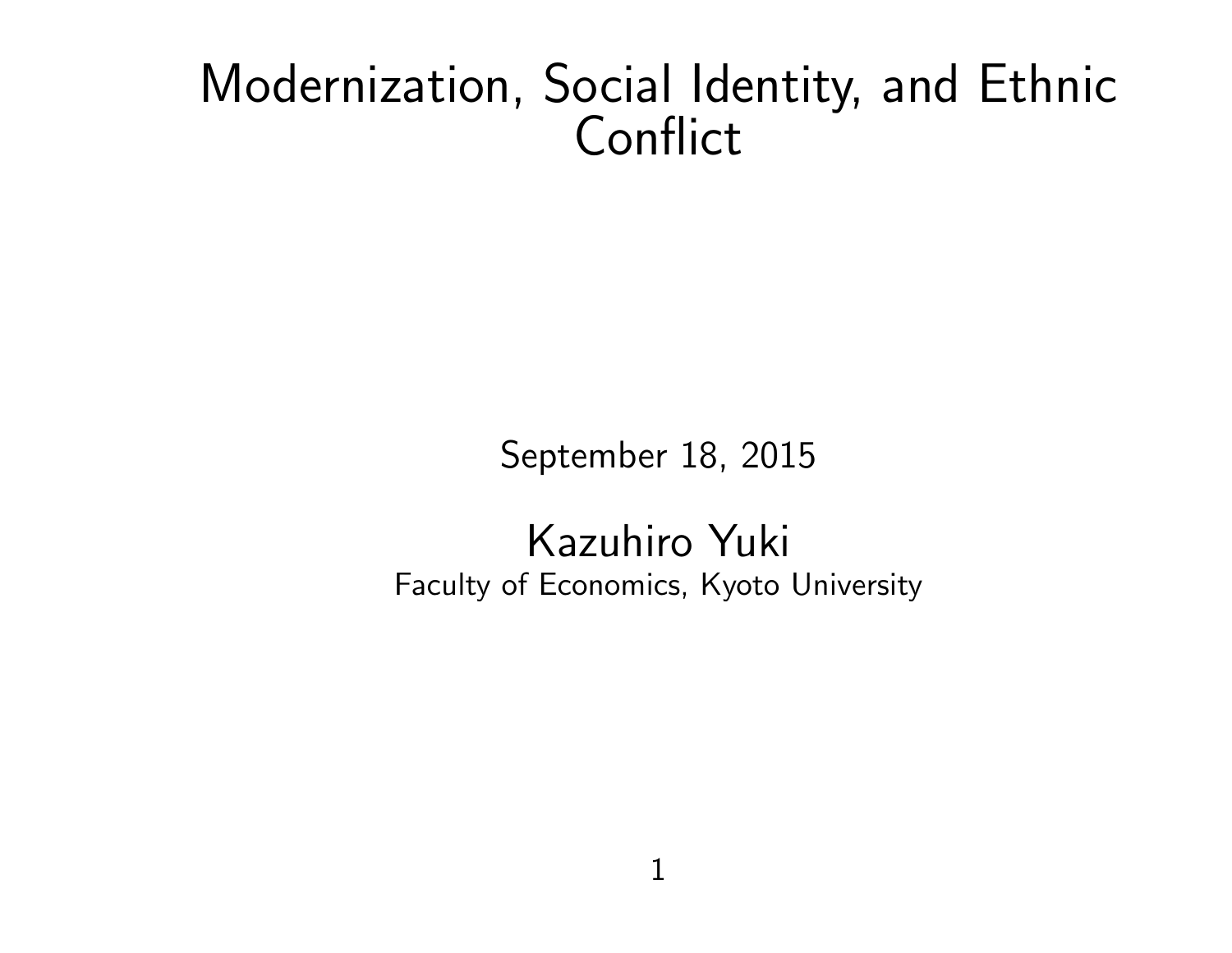## **Introduction**

- *•* Empirical evidence suggests that ethnic divisions or diversity in a society leads to negative outcomes in various dimensions, including internal armed conflict, public goods provision, and economic development among others.
- *•* It is often argued that the lack of shared social identity, that is, the dominance of subnational (particularly, ethnic) identities over national identity, lies behind the negative outcomes in ethnically heterogenous societies (Collier, 2009).
- *•* If shared national identity is important, how can it be realized?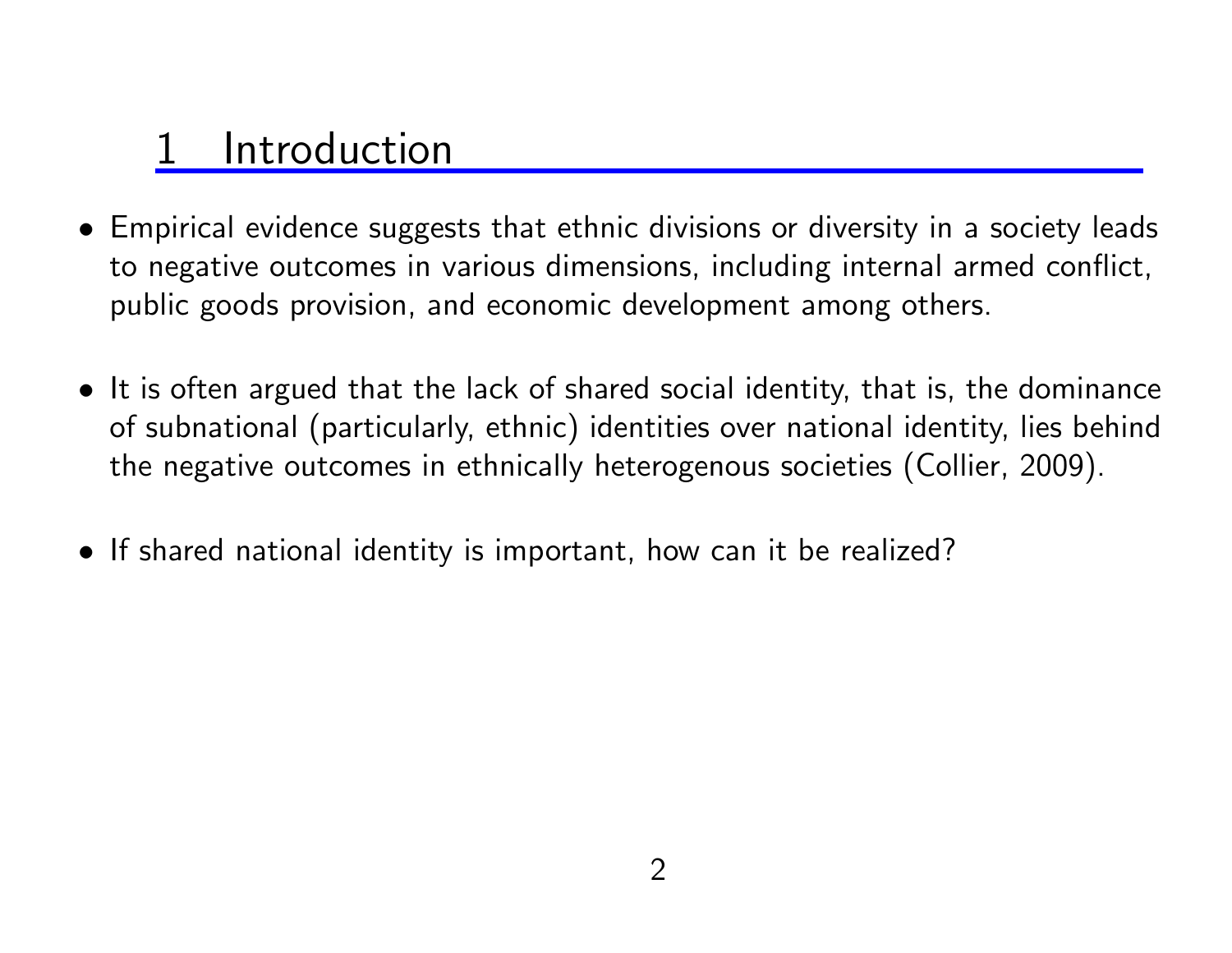- *•* Miguel (2004) and Collier (2009), based on case study and statistical analysis, argue that **"nation-building" policies**, such as the promotion of a national language and school education emphasizing common history, culture, and values, are effective in strengthening national identity.
- *•* In political science, there exist competing theses on effects of **modernization** (including industrialization, the rise of wage labor, the diffusion of education, and urbanization) on social identity.
- **–** The traditional thesis, which is based on the past experience of Europe, argues that modernization leads to widespread national identity at the expense of ethnic and other subnational identities.
- **–** Another influential thesis mainly focusing on Africa argues that modernization rather breeds ethnic identification.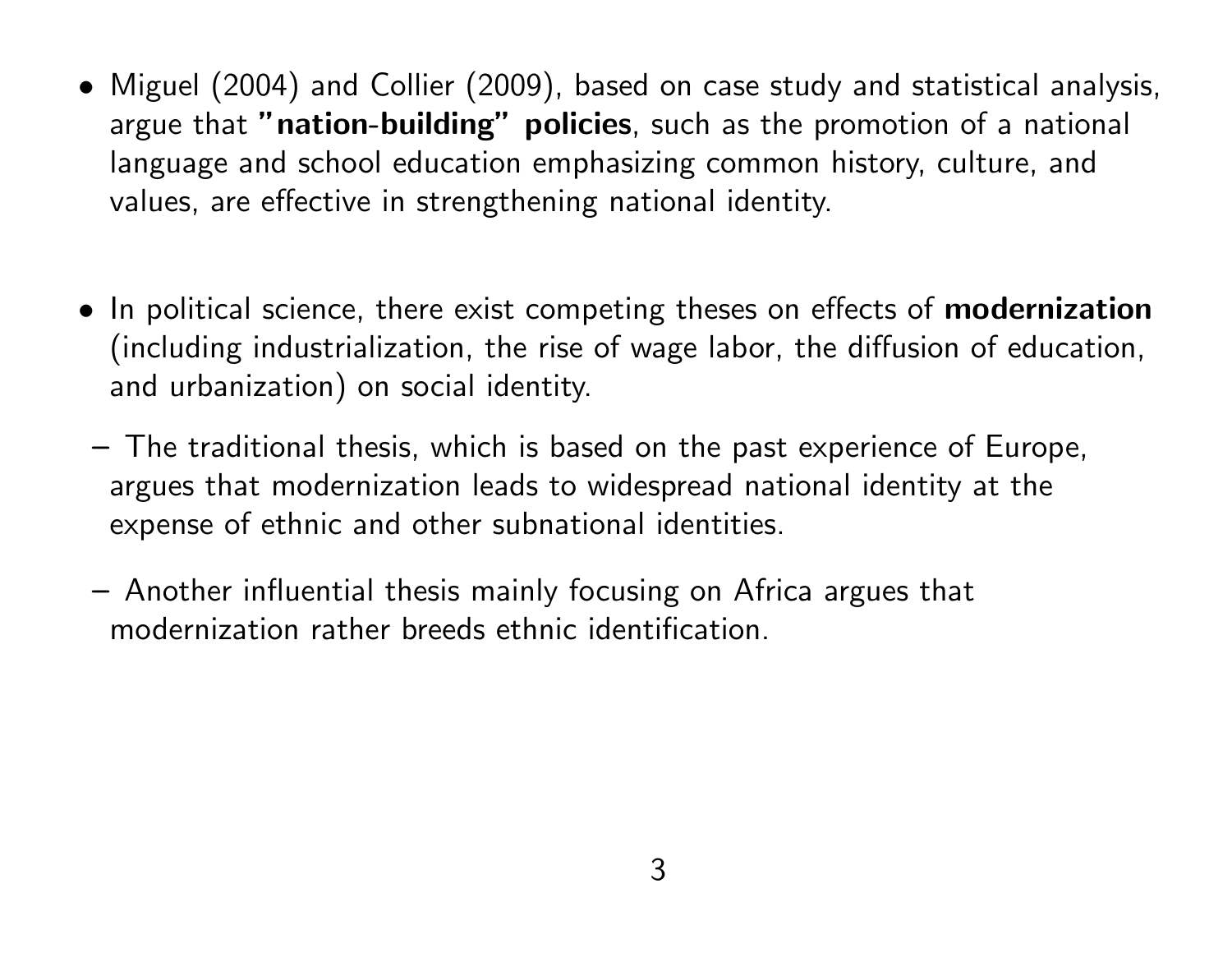- If the traditional view is correct, policies promoting modernization might be more important than "nation-building" policies for shared national identity and good outcomes in conflict and development, while if the competing view is true, nation-building policies would be crucial.
- *•* Which view is more relevant under what conditions?
- *•* How are (violent and non-violent) ethnic conflict and economic development affected by modernization through social identity?
- *•* How do policies such as "nation-building" policies affect the outcomes through identity?
- *•* This paper develops a model of social identity, ethnic conflict, and economic development in order to examine these questions theoretically.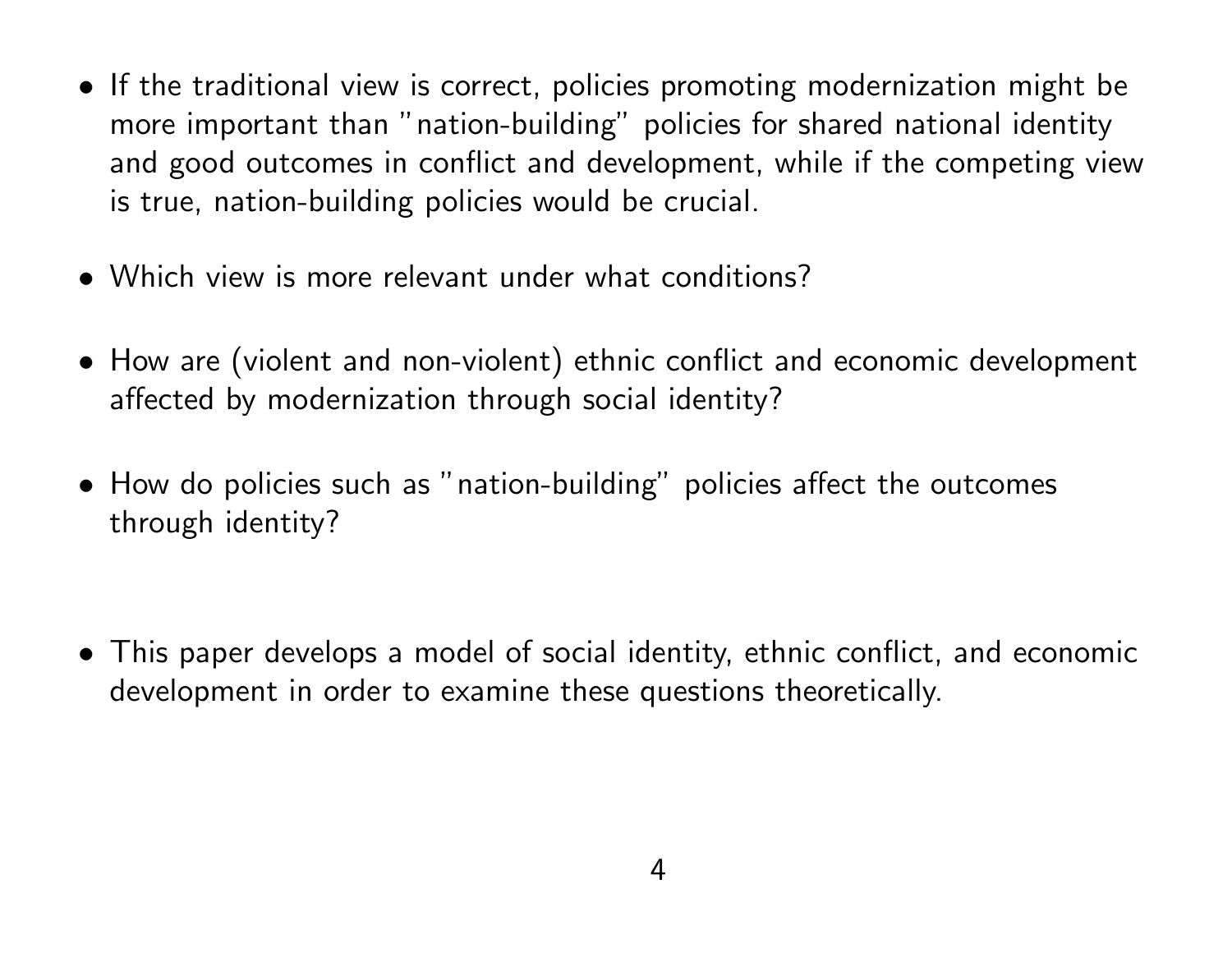#### 1.1 Related literature

- *•* Contest models of ethnic conflict Esteban and Ray (2008, 2011), Besley and Persson (2010, 2011), Caselli and Coleman (2013), Sambanis and Shayo (2013)
- *•* Most closely related is Sambanis and Shayo (2013, American Political Science Review), who introduce the determination of social identity to a contest model.
- **–** Examines the interaction between the social identity of individuals (the nation or their ethnic group) and ethnic conflict.
- **–** Utility function based on concepts of the so-called social identity approach in social psychology.
- *•* Papers examining interactions between identity and economic behaviors: Akerlof and Kranton (2000, 2010), Shayo (2009), Benabou and Tirole (2011), and Bisin et al. (2011).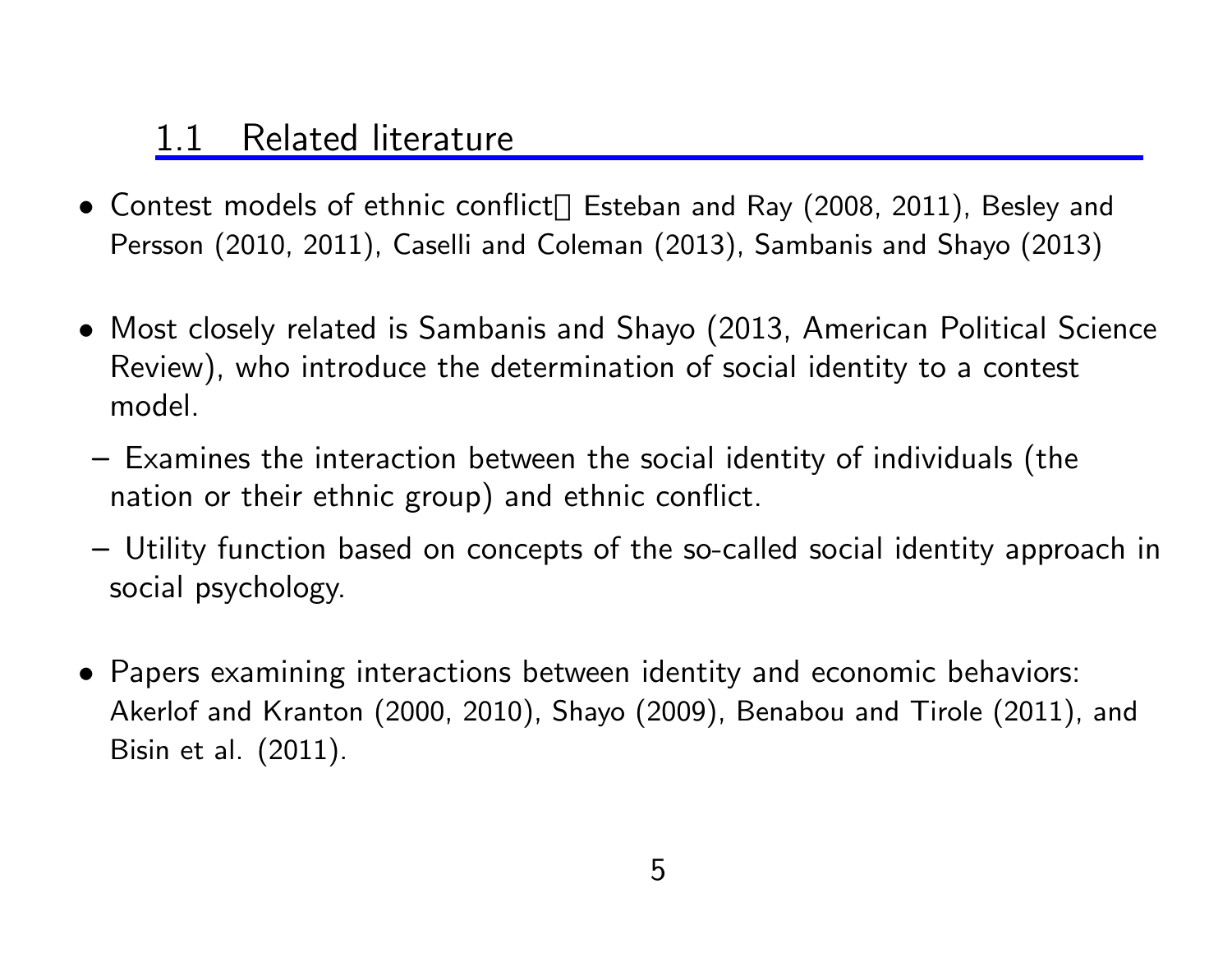## Model

- *•* Extends the Sambanis and Shayo (2013) model by modeling multiple production sectors and associated sectoral choices by workers (and production decisions of firms).
- *•* A finite number *N* of individuals belong to one of *n<sup>e</sup>* (*≥* 2) ethnic groups that are symmetric in every aspect (the population size of each group is  $N/n_e)$
- **–** The model is concerned with an ethnically heterogenous society without a dominant ethnic group.

### Production

- *•* Sectors producing the private good
- **–** *n<sup>e</sup>* ethnically-segregated **traditional sectors (Sector TJ, J** = **1***,* **2***, ...,* **n***<sup>e</sup>* **)**
- **–** 1 ethnically-integrated **modern sector (Sector M)**
- **–** The traditional sectors correspond to sectors that rely on traditional or primitive technologies in the real economy, such as traditional agriculture, the urban informal sector, and household production.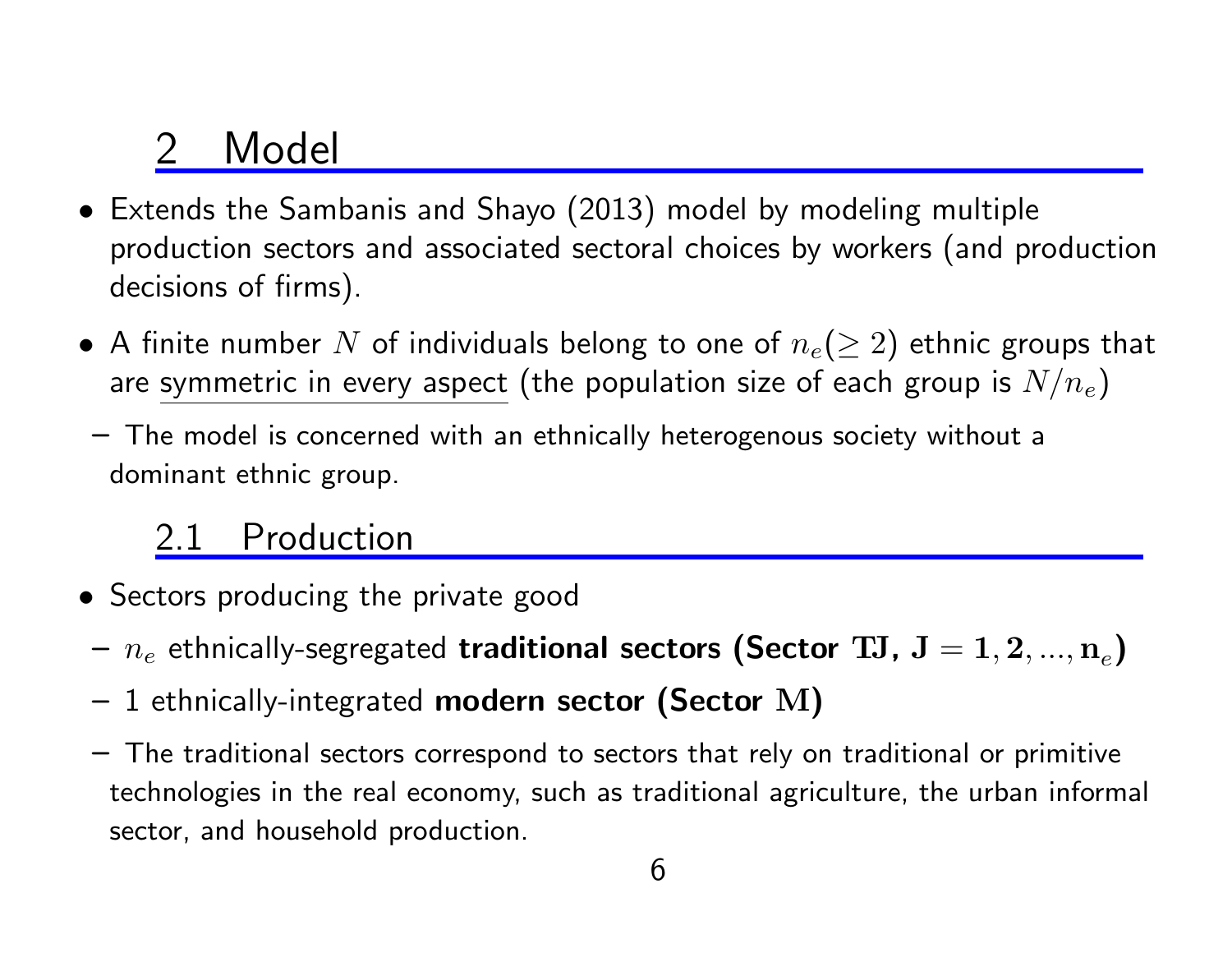*•* Production functions

$$
\text{Sector } TJ: \quad Y_{TJ} = A_T (L_{TJ})^{\alpha}, \ \alpha \in (0, 1), \tag{1}
$$

$$
\text{Sector } M: \quad Y_M = A_M \sum_{J=1}^{n_e} L_{MJ}, \tag{2}
$$

 $L_{TJ}(L_{MJ})$ : the number of workers in sector  $TJ$ (sector  $M$ )  $A_T(A_M)$ : the sector's total factor productivity (TFP)

- **–** Decreasing returns to labor in Sector TJ intends to capture the presence of quasi-fixed factors in traditional sectors, such as limited arable land in traditional agriculture.
- *•* Labor incomes

$$
y_{TJ} = A_T (L_{TJ})^{\alpha - 1},
$$
  
\n
$$
y_M = A_M.
$$
\n(3)

**–** In sector TJ, labor income is determined so that the product is equally shared among workers, a typical assumption for traditional sectors.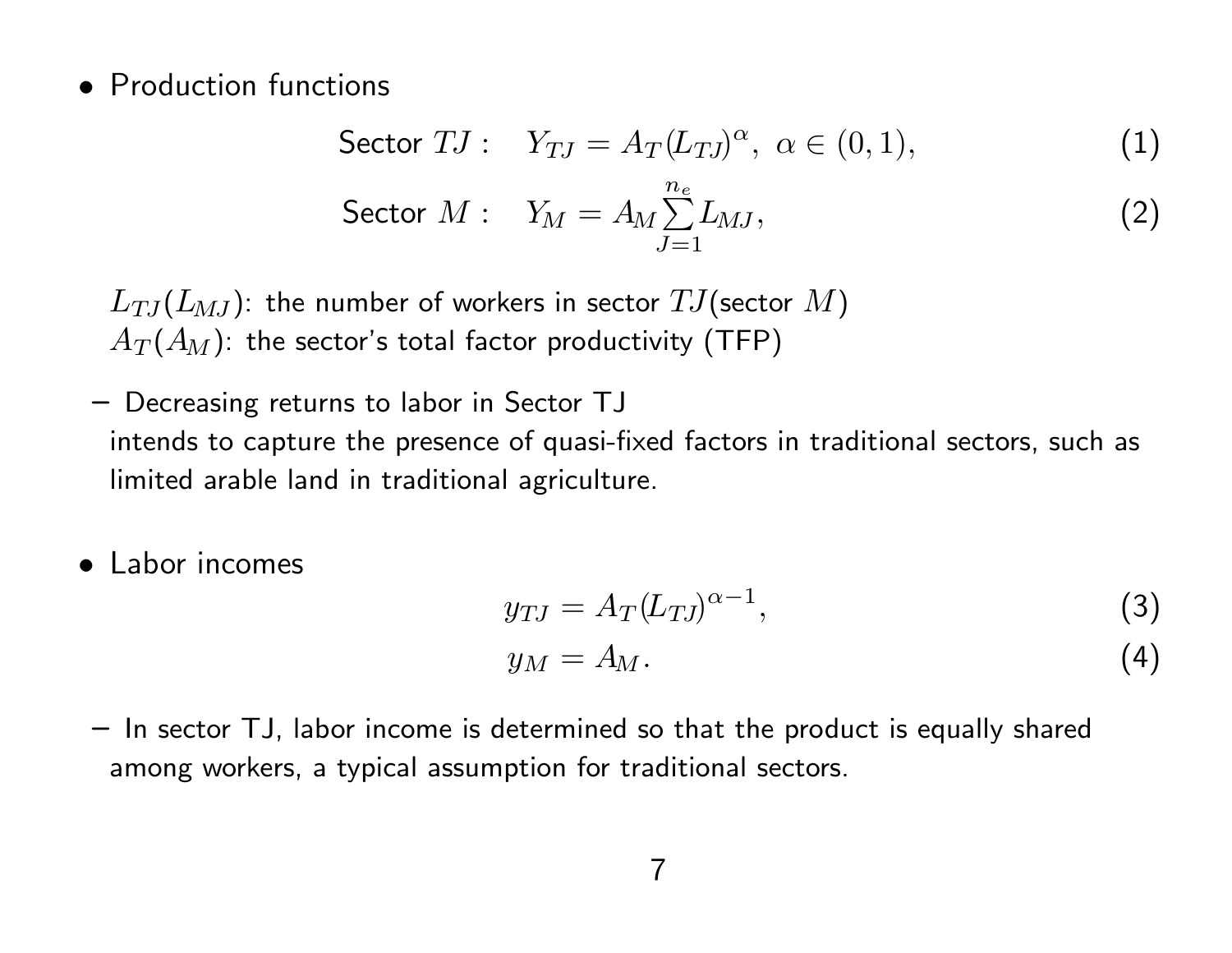#### 2.2 Conflict

- *•* Groups contest for exogenous resources that yield group-specific club goods of value *V* (such as public services and infrastructures benefiting a particular group).
- *•* **Contest function** (determines the amount of resources each group acquires)

$$
\frac{V_J}{V} = \frac{F_J}{F} \text{ if } F > 0, \text{ and } = \frac{1}{n_e} \text{ if } F = 0,
$$
 (5)

*V*<sub>*J*</sub>: the resources acquired by group  $J(J = 1, 2, ..., n_e)$ ,  $F_J = \sum$  $\displaystyle\inf_{i\in J}f_i$ : the total contributions or "efforts" to conflict by members of the group  $(f_i\colon \thinspace$  the contribution by individual  $i$ ),  $F$   $=$   $\sum$ *n<sup>e</sup> J*=1 *F<sup>J</sup>* : the aggregate "efforts" (**the level of conflict**)

*•* The cost of conflict of individual *i* with *f<sup>i</sup>*

$$
c(f_i) = \frac{1}{\theta}(f_i)^{\theta}, \ \theta \ge 2. \tag{6}
$$

*•* The model considers the situation in which the resource allocation over the groups is determined not by rules but by the consequences of violent conflict or non-violent conflict (such as rent-seeking activities).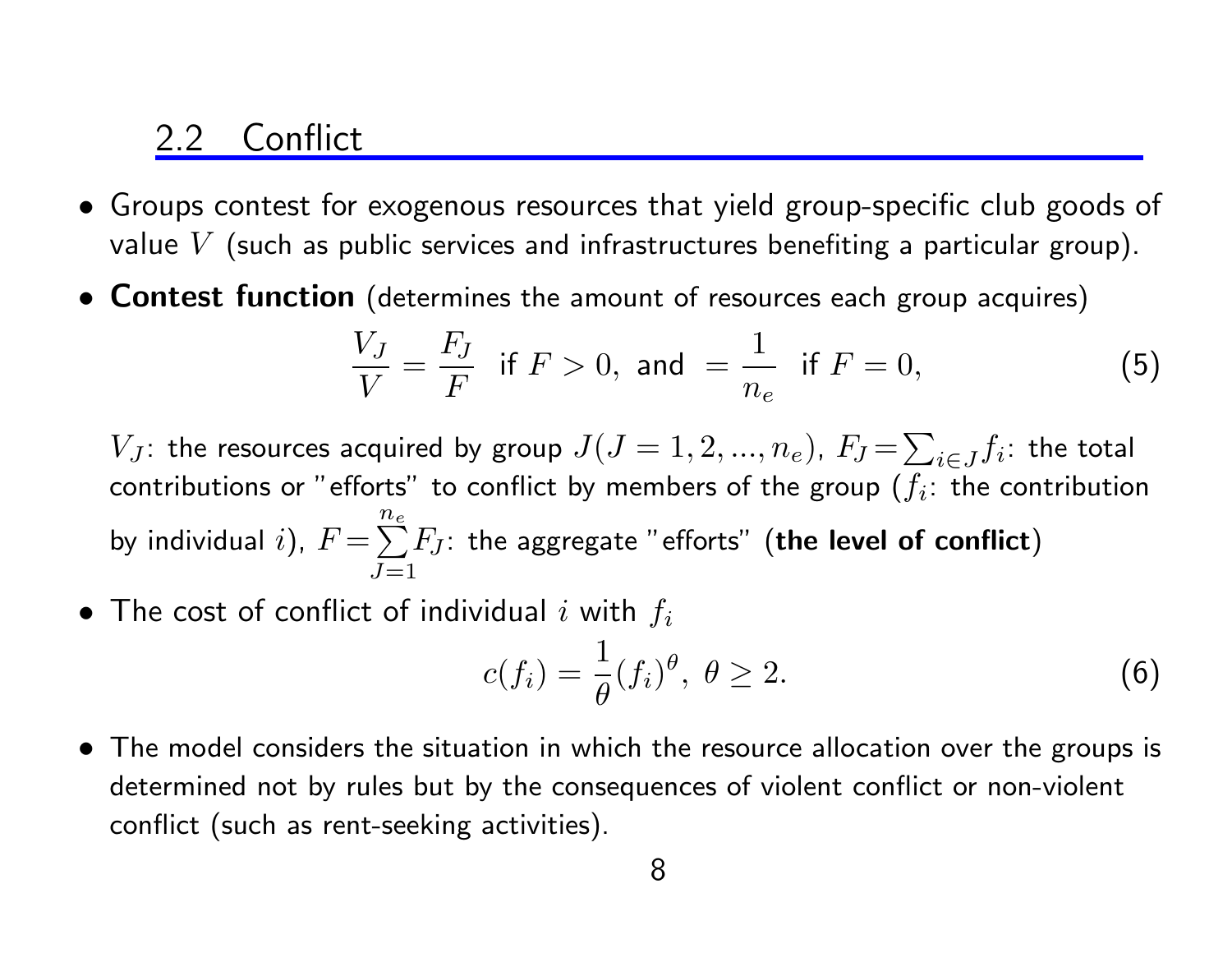#### 2.3 Utility

- *•* As in Sambanis and Shayo (2013), the utility of an individual depends on (i) his material payoff positively, (ii) **perceived distance** from a social group he identifies with (either his ethnic group or the nation) negatively, and (iii) the **status** of the social group positively.
- **–** The perceived distance and the status are important factors affecting social identification and intergroup behaviors, according to influential theories in social psychology.
- Material payoff of individual *i* of ethnic group  $J$   $(J = 1, 2, ..., n_e)$  when he works in sector  $K$   $(K = TJ, M)$ :

$$
\pi_i = y_K - \frac{1}{\theta} (f_i)^{\theta} + \delta \frac{F_J}{F} V. \tag{7}
$$

*δ* : the value of the group-specific club good in units of the private good [constant]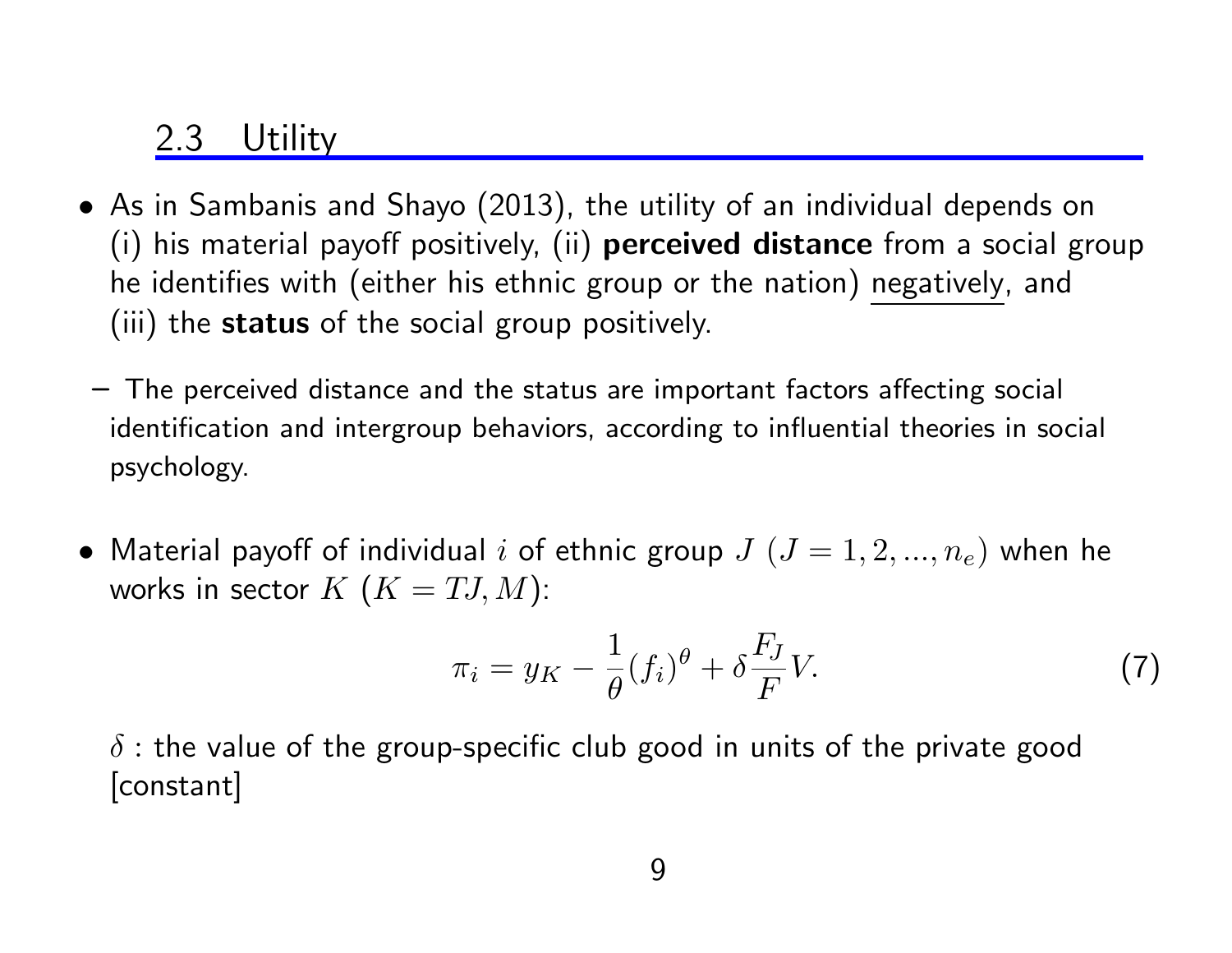*•* **Perceived distance** between an individual and a social group depends on the distance between his 3 attributes and average attributes of the group. **–** Attributes: whether one belongs to (a) the nation or not, (b) particular

ethnic groups or not, (c) particular traditional sectors or not

$$
q_i^n = 1 \text{ if } i \in N, \quad q_i^n = 0 \text{ otherwise,}
$$
 (8)

$$
q_i^J = 1
$$
 if  $i \in J$ ,  $q_i^J = 0$  otherwise, for  $J = 1, 2, ..., n_e$ , (9)

$$
q_i^{TJ} = 1
$$
 if  $i \in TJ$ ,  $q_i^{TJ} = 0$  otherwise, for  $J = 1, 2, ..., n_e$ . (10)

- *∗* Example when he belongs to ethnic group 2 and works in sector *M*,  $q_i^n$  $a_i^n = 1, q_i^2 = 1, q_i^J = 0$  for  $J \neq 2$ , and  $q_i^{TJ}$  $i^{TJ}=0$  for any  $J$ .
- **– Perceived distance** between individual *i* of ethnic group *J* and social group  $G(G = J, N \text{ [nation]})$

$$
d_{iG}^{2} = \omega_{n} (q_{i}^{n} - q_{G}^{n})^{2} + \omega_{e} \sum_{J=1}^{n_{e}} (q_{i}^{J} - q_{G}^{J})^{2} + \omega_{s} \sum_{J=1}^{n_{e}} (q_{i}^{TJ} - q_{G}^{TJ})^{2}.
$$
 (11)

 $q_G^n,\,q_G^J,\,q_G^{TJ}$  : average values of the attributes of the group,  $\omega_n, \omega_e, \omega_s \in (0,1)$  : weights on the respective attributes (sum= 1)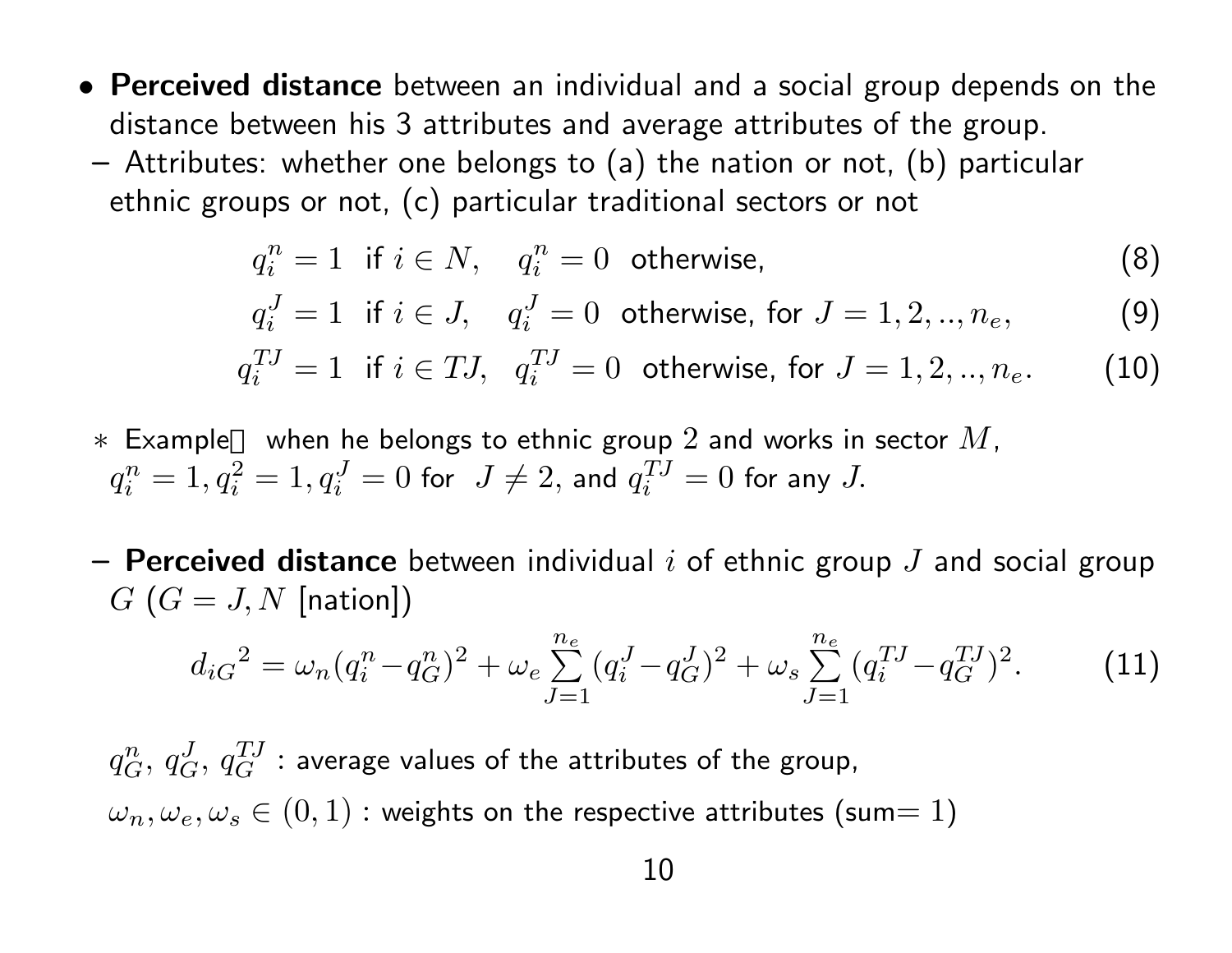**–** As in Sambanis and Shayo (2013), the weight on the ethnic attributes *ω<sup>e</sup>* (the national attribute  $\omega_n$ ) increases (decreases) with the level of ethnic conflict *F.*

$$
\omega_e = \eta_0 + \eta_1 F, \quad \eta_0 \ge 0, \ \eta_1 > 0, \ \eta_0 + \eta_1 F_{\text{max}} < 1 - \omega_s, \tag{12}
$$

$$
\omega_n = 1 - \omega_e - \omega_s = 1 - \omega_s - (\eta_0 + \eta_1 F), \tag{13}
$$

*∗* When ethnic conflict becomes more intense, people care about the ethnic attributes more (the national attribute less) in measuring distances from social groups.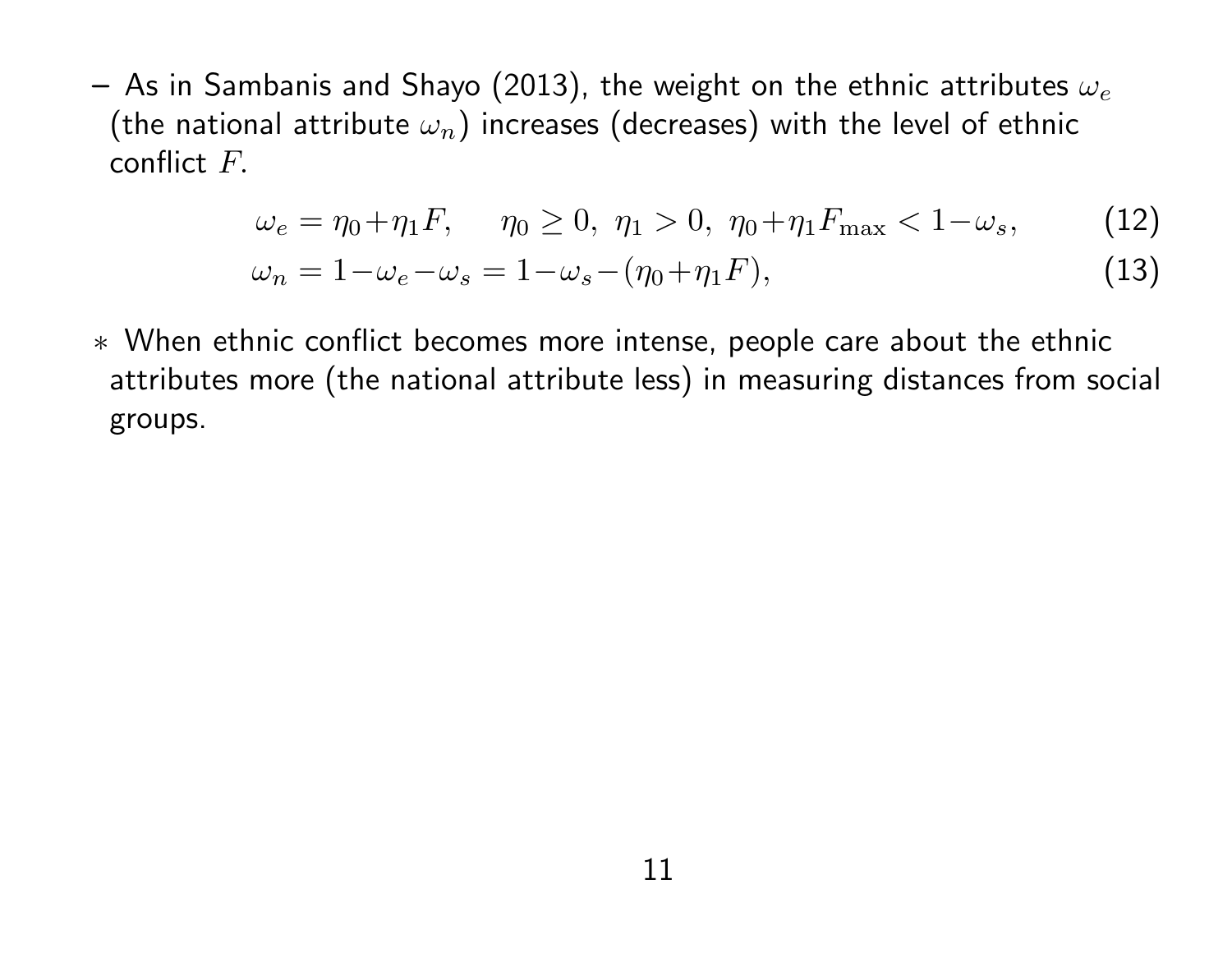• The status of social group  $G(G = J, N)$  [exogenous] the difference between the group's subjective "value" or "importance" and the reference groups' one

$$
S_G = \sigma_G - \sigma_{-G},\tag{14}
$$

 $\sigma$ <sub>*G*</sub>( $\sigma$ <sup>*−G*) : the "value" or "importance" of group  $G$  the reference groups  $-G$ </sup>

- $G = J$ , the reference groups are the other ethnic groups, and when  $G = N$ , they are other nations.
- **–** *S<sup>J</sup>* = *σ<sup>J</sup> − σ−<sup>J</sup>* = 0 from the assumption that ethnic groups are symmetric.
- **The national status**  $S_N = \sigma_N \sigma_{-N}$  represents people's evaluations of the nation's international standing or reputation, particularly compared to neighboring nations, in "soft" dimensions such as culture, history, sports, and widely shared values, as well as in "hard" dimensions such as military strength and territory.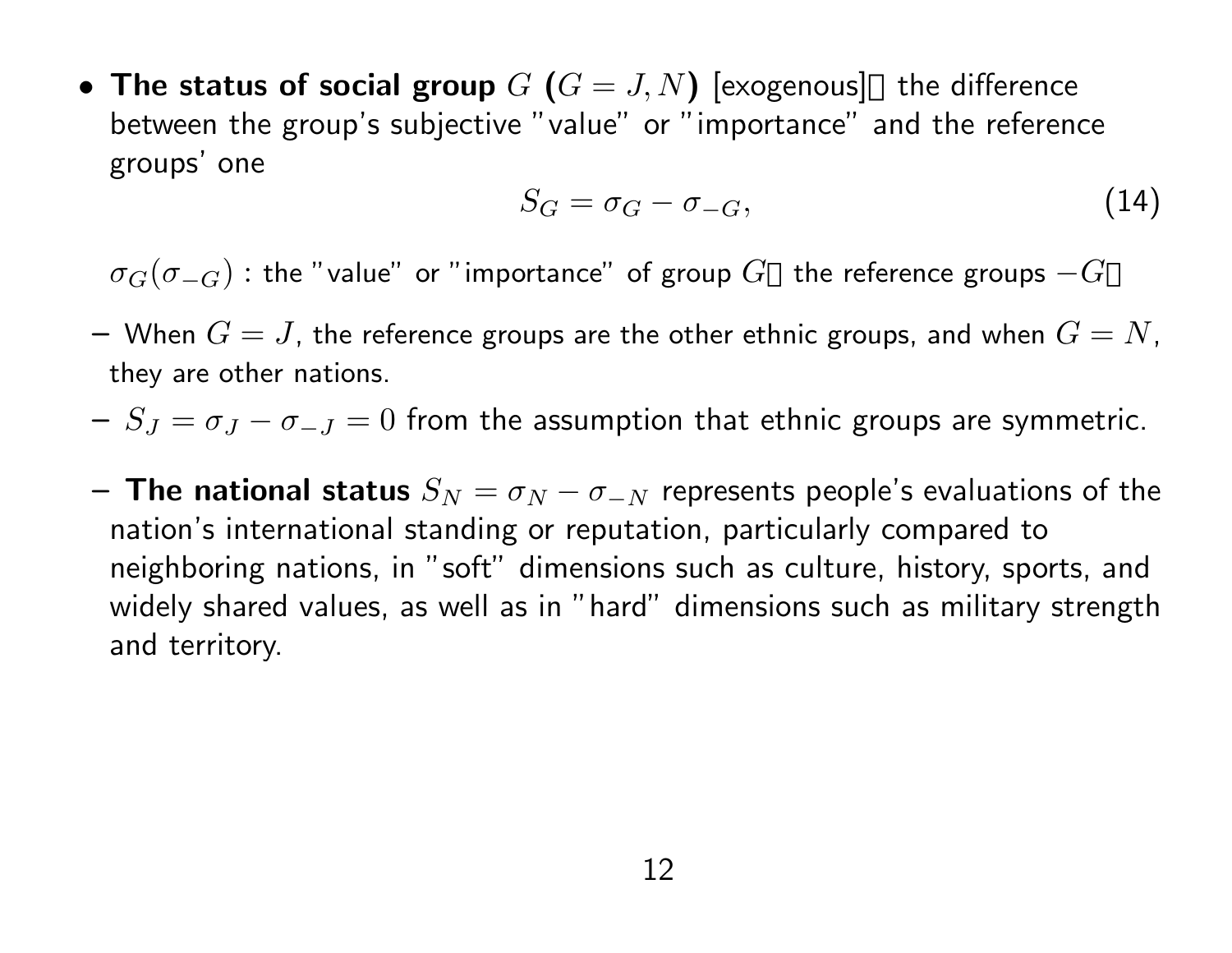• The utility of individual *i* who identifies with social group  $(G = J, N)$ 

$$
u_{iG} = \pi_i - \beta d_{iG}^2 + \gamma S_G, \quad \beta, \gamma > 0.
$$
 (15)

- **–** Given that an individual identifies with a particular social group, his utility increases as the perceived distance from the group decreases. Since the perceived distance depends on differences in the sectoral attributes, he has an incentive to choose the same sector as the "average person" of the group.
- **–** Social identification of an individual is endogenously determined. He "chooses" a group (his ethnic group or the nation) that brings him higher utility either because of higher material payoff, the shorter perceived distance, or the higher status.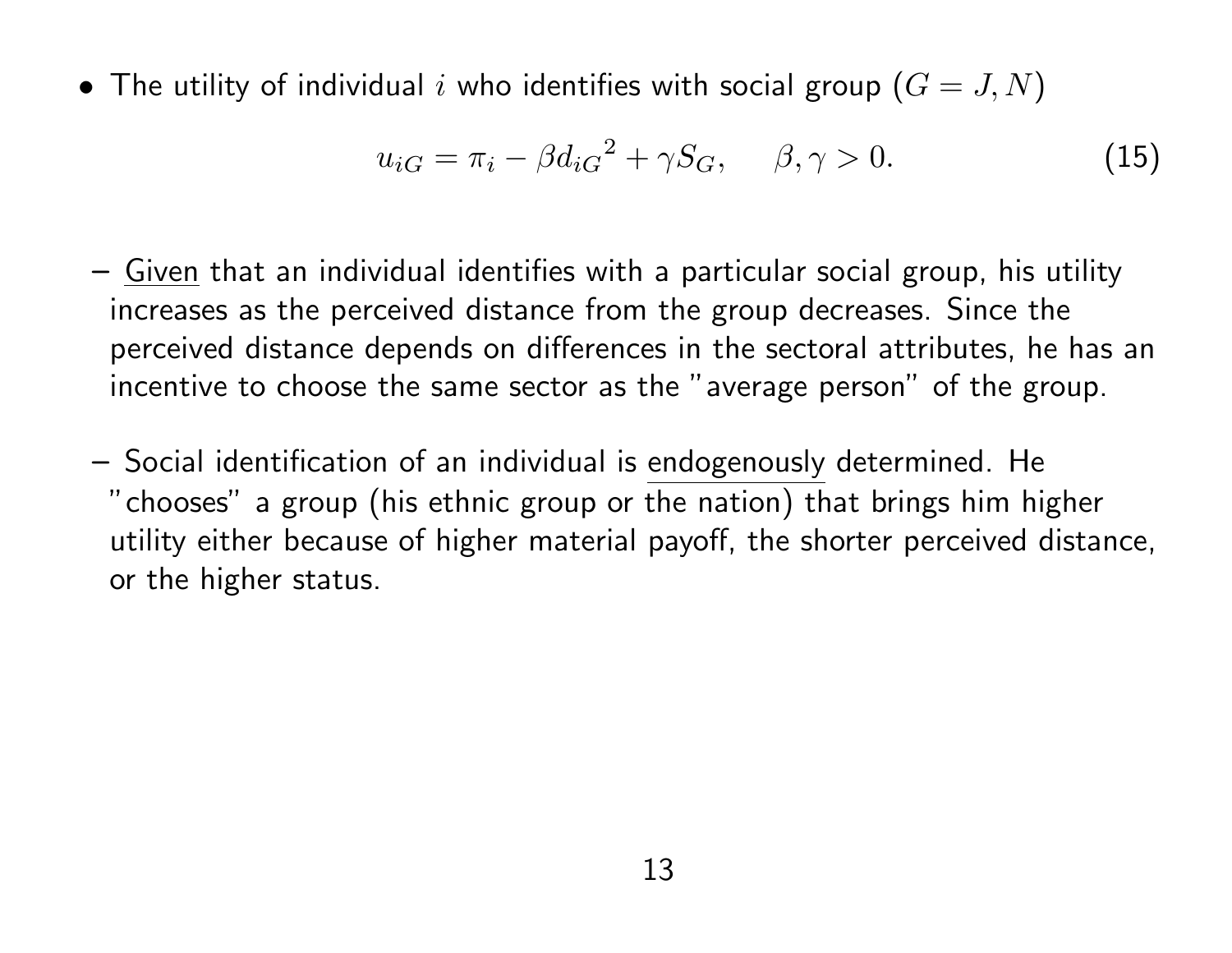### 2.4 Timing

*•* Individuals play a two-stage game to maximize their utility.

(1) decide which sector to work (sector *TJ* or sector *M* for individuals of ethnic group *J*)

(2) choose a social group to identify with (the nation or his ethnic group) and the contribution to conflict  $f_i$  simultaneously

*•* Subgame perfect Nash equilibria of the game are searched.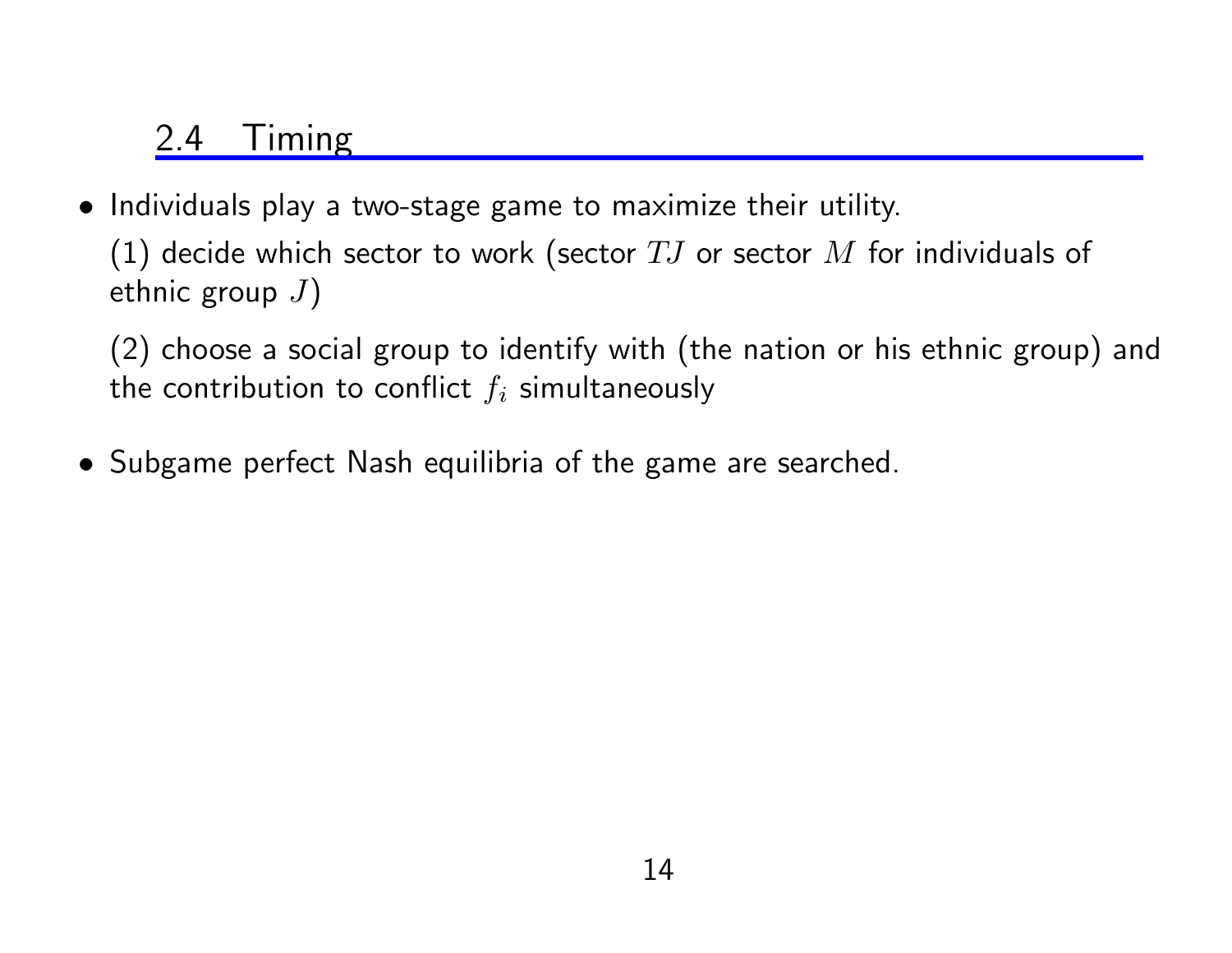## **Results**

- *•* There exist 2 types of equilibria: equilibria in which individuals of the same ethnic group share the same identity and those in which they have different identities.
- *•* First, these equilibria are compared for given parameters and exogenous variables.
- *•* Actually, which equilibrium(a) exists do change with values of exogenous variables. Taking into account this, interactions among modernization (the shift from traditional sectors to the modern sector), identity, conflict, and output are examined next.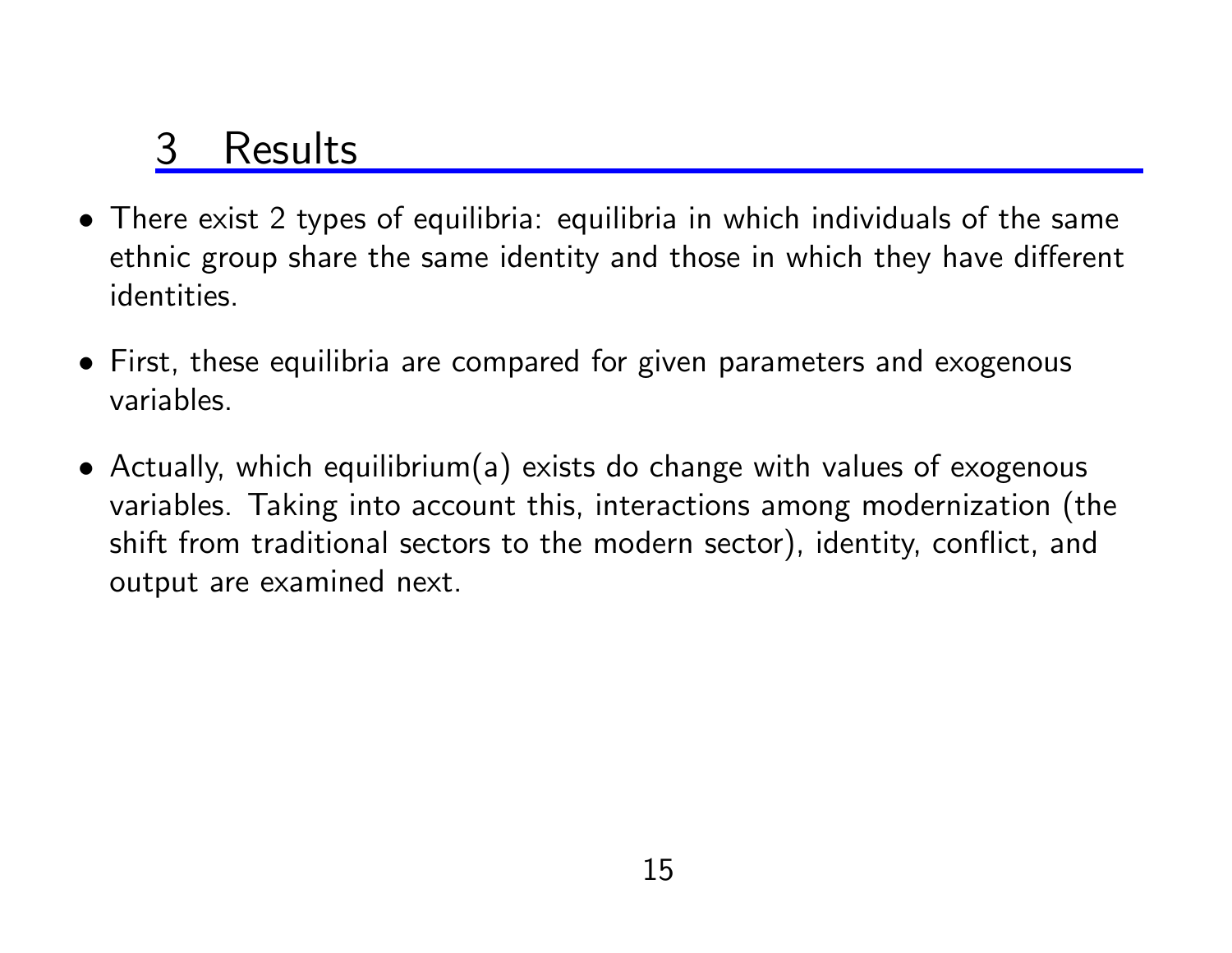### 3.1 Homogenous identity equilibria

- *•* 2 equilibria exist (i) all individuals identify with their ethnic group, (ii) all individuals identify with the nation.
- *•* **Proposition 1**: For given parameters and exogenous variables,
- **–** The level of conflict *F* is lower and the proportion of workers in the modern sector (sector *M*) *LM/N* is higher when all identify with the nation.
- **–** Under conditions that would hold at least for typical developing countries, total output of the private good *Y* and aggregate material payoff (the value of private and public good consumption net of the cost of conflict) are higher, when all identify with the nation.
- **–** (There do exist combinations of parameters and exogenous variables such that both equilibria exist.)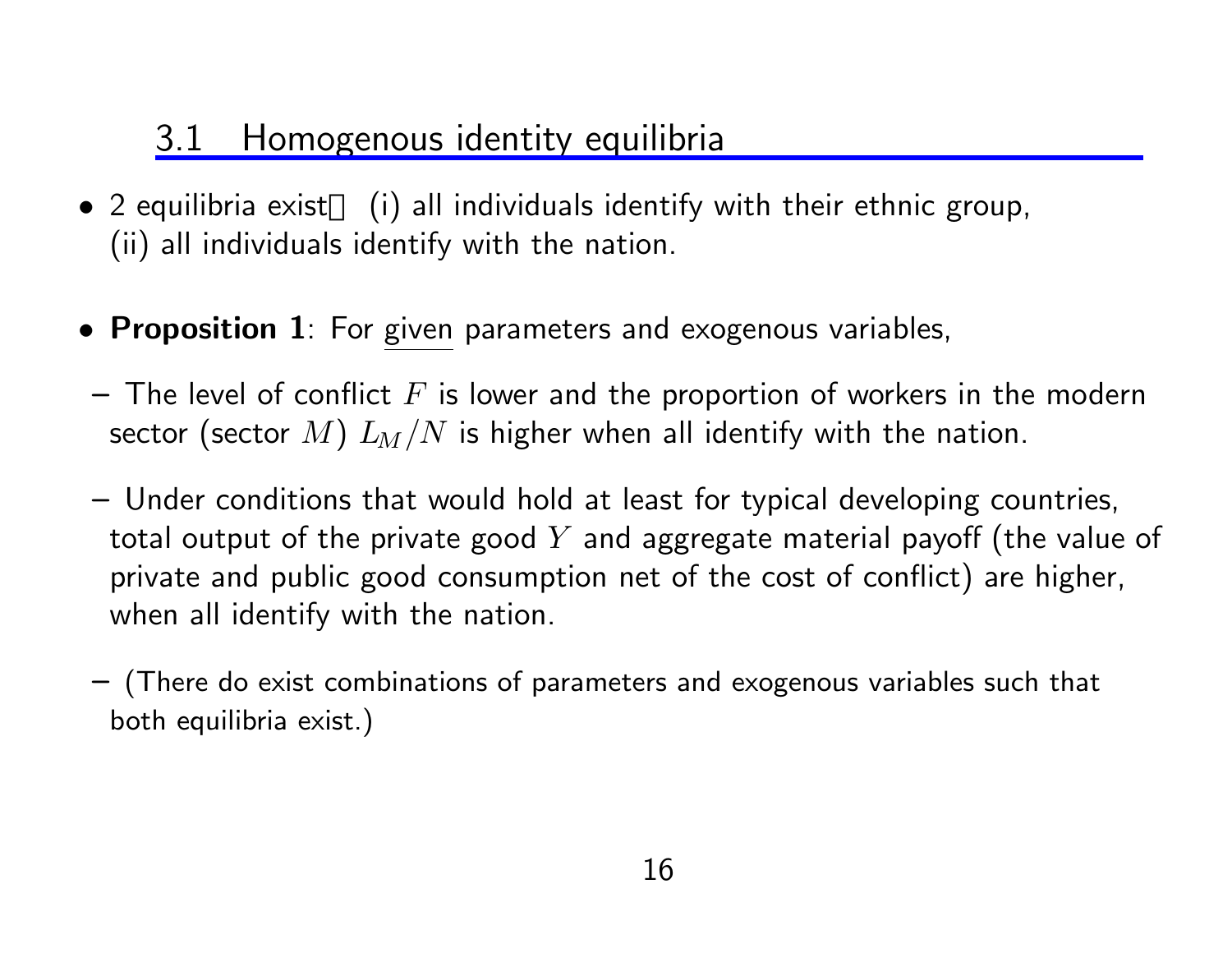### 3.2 Heterogenous identity equilibria

- *•* 3 equilibria exist (1) Sector *M* (sector *TJ*) workers identify with the nation (their ethnic group), (2) Sector *M* workers are divided over identities and all in sector *TJ* identify with their ethnic group, and (3) Sector *TJ* workers are divided over identities (and all in sector *M* identify with the nation).
- *•* **Proposition 2**: For given parameters and exogenous variables, when all equilibria, including 2 homogenous identity equilibria, are compared,
- **–** The level of conflict *F* is lower and the proportion of workers in the modern sector (sector *M*) *LM/N* is higher in equilibrium with the higher proportion of people identifying with the nation.
- *∗* Ranking of the above 3 equilibria in the proportion of people identifying with the nation: (3)*>*(1)*>*(2)
- **–** Total output of the private good *Y* and aggregate material payoff are higher in equilibrium with the higher proportion of people indentifying with the nation, under conditions that would hold at least for typical developing countries.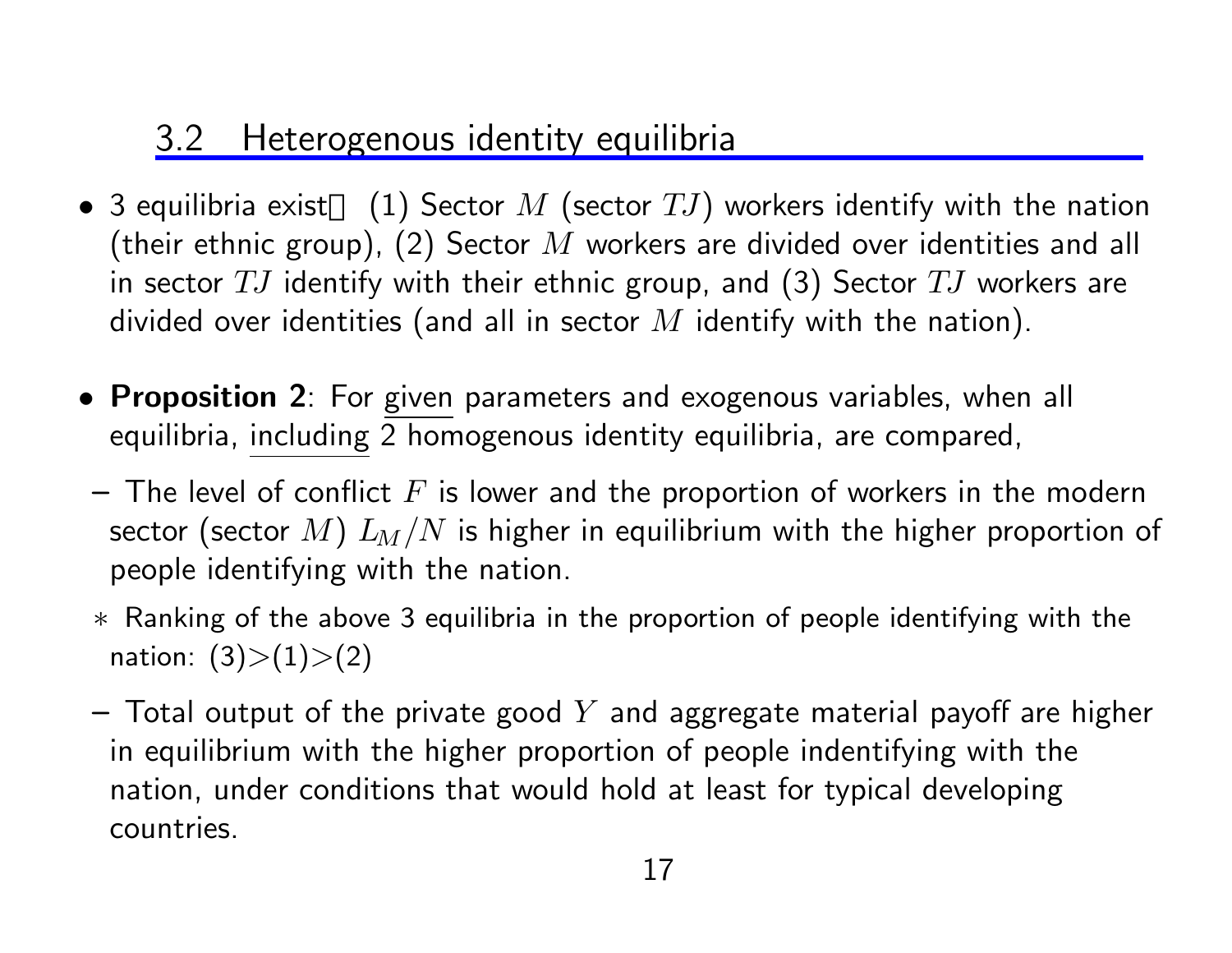#### 3.3 Interactions among modernization, identity, conflict and output

- *•* Now, interactions among modernization (the shift from traditional sectors to the modern sector), identity, conflict, and output are examined.
- *•* A simple dynamics is introduced into the model by supposing that the TFP of sector *M*, *AM*, increases over time.
- *•* The productivity growth raises the modern sector income, induces the higher proportion of workers to choose the sector, and raises the sector's share in production.
- *•* How does modernization driven by the productivity growth affect social identity, conflict, and aggregate output among others?
- *•* Results differ depending on levels of exogenous variables such as the status of the nation  $(S_N = \sigma_N - \sigma_{-N})$  and the amount of contested resources *V*.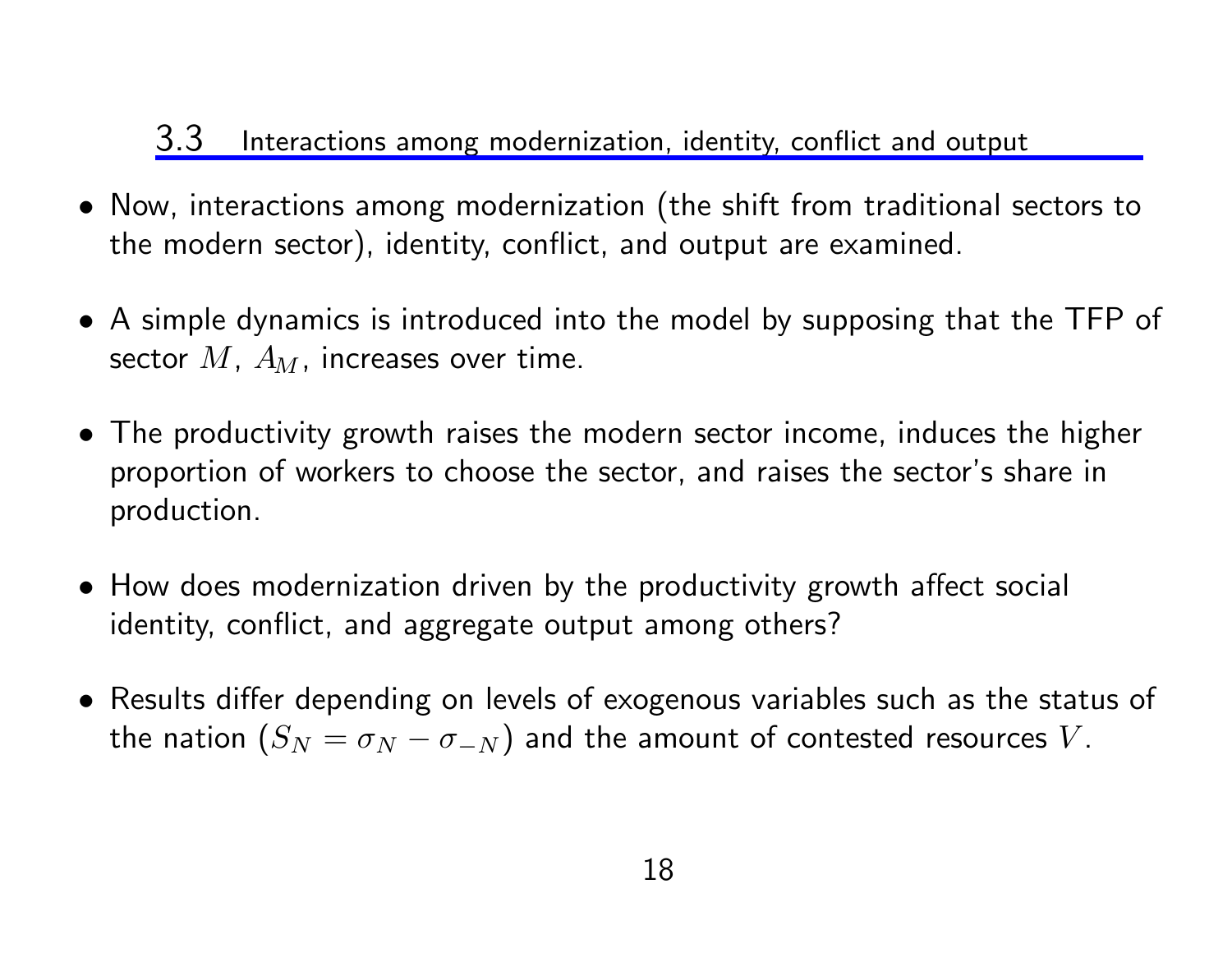**Proposition 3** (Effects of the status of the nation): Suppose that the TFP of sector *M*, *AM,* increases over time.

- If the status of the nation  $S_N$  is very high (very low),
- **–** all individuals always identify with the nation (their ethnic group) and the level of conflict *F* is consistently low (high)*.*
- **–** When the status is higher and thus all identify with the nation, for given *AM*, the proportion of workers in sector *M*, *LM/N,* is higher, and (under conditions that would hold at least for typical developing countries,) the total output of the private good *Y* and aggregate material payoff are higher.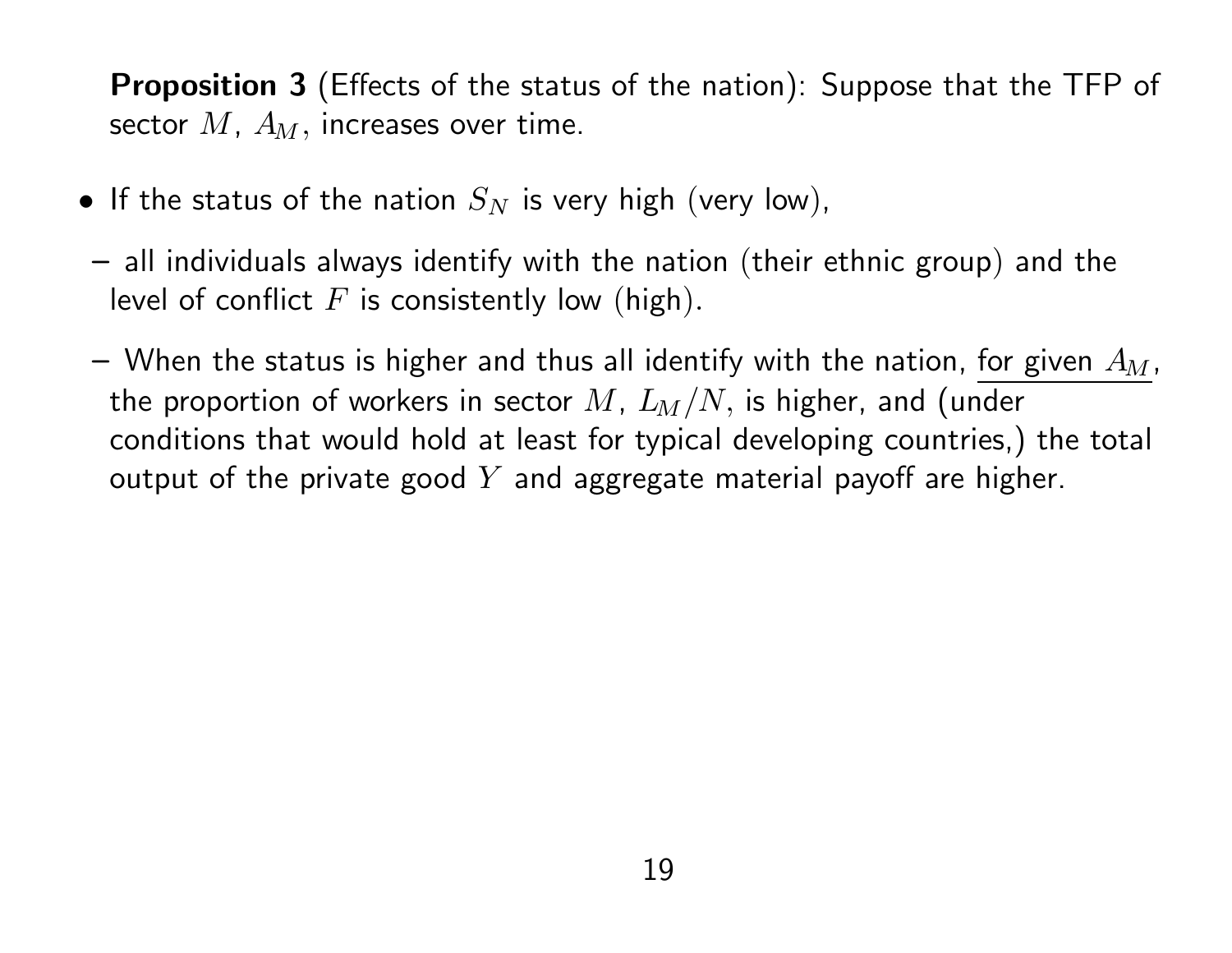- Otherwise (If  $S_N$  is neither very high nor very low), social identity and thus the realized equilibrium change with the productivity growth.
- $-$  The result is simpler when  $\eta_1 = 0$ , that is, when the level of conflict F does not affect weights on ethnic attributes  $\omega_e$  and on the national attribute  $\omega_n$  of the perceived distance.
- *∗* In this case, *F* is the same in all equilibria and equilibrium is unique for given parameters and exogenous variables.
- *∗* When the status is relatively high (low), the society shifts from the equilibrium in which sector *M* workers identify with the nation and sector *TJ* workers identify with their ethnic group to the equilibrium in which all identify with the nation (their ethnic group).
	- *·* That is, the identity initially associated with modern (traditional) sector workers becomes the shared identity eventually, when  $S_N$  is high (low).
- *∗* For given *A<sup>M</sup>* , when the status is higher, the society is in an equilibrium with higher *LM/N*, and (under conditions that would hold at least for typical developing countries,) higher *Y* and aggregate material payoff.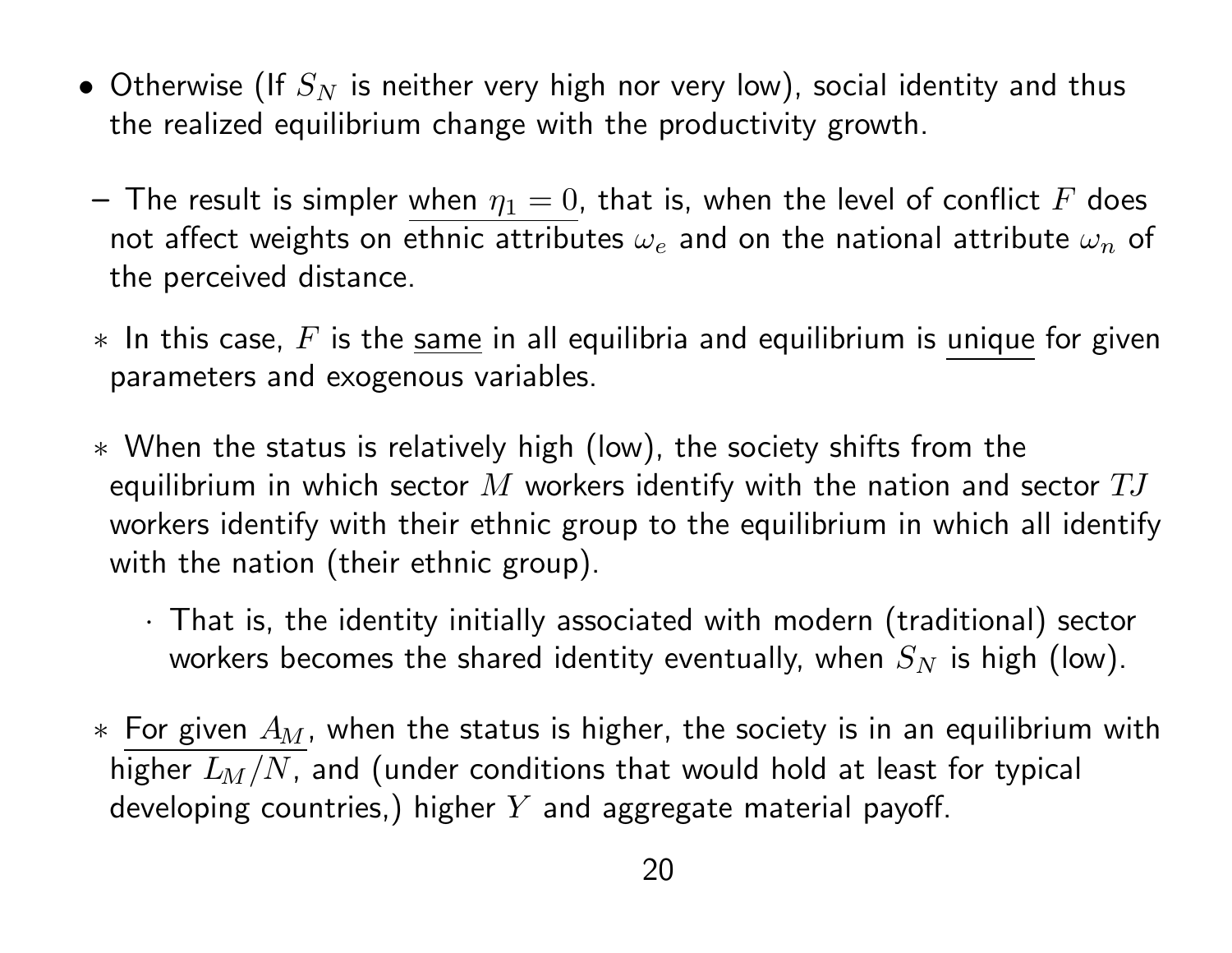

Fig. 1 Equilibrium when  $\eta_1 = 0$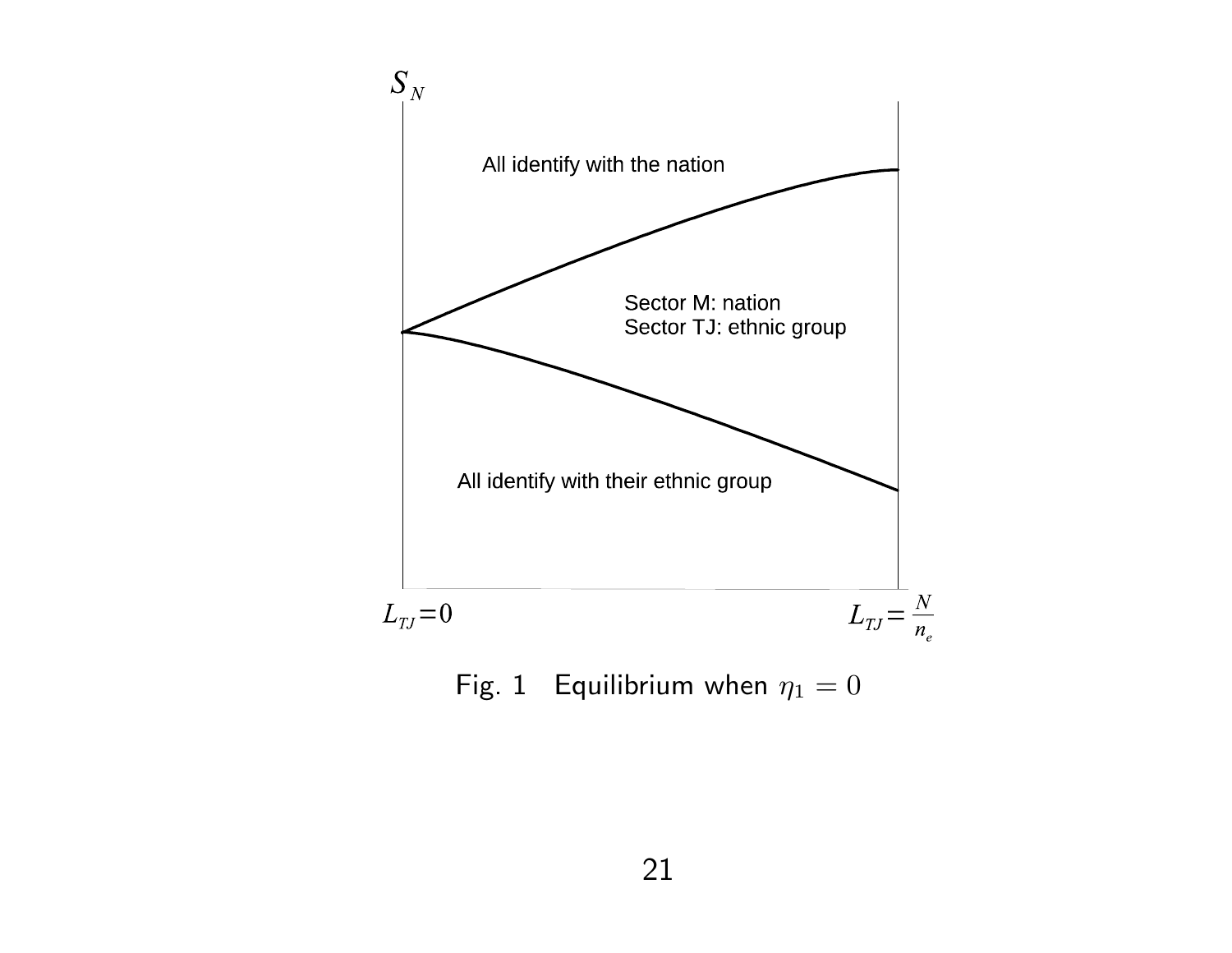- $-$  The result is more complicated <u>when  $\eta_1 \neq 0$ ,</u> that is, when weights  $\omega_e$  and  $\omega_n$  of the perceived distance depend on  $F.$
- $*$  Unlike the case  $\eta_1 = 0$ ,
	- *· F* is lower in equilibrium with the higher proportion of people identifying with the nation (Propositions 1 and 2).
	- *·* The 2 equilibria in which individuals of either sector *M* or *TJ* are divided over identities too could exist.
	- *·* **Multiple equilibria** could exist given parameters and exogenous variables including  $S_N$ . Identity, conflict, and output differ depending on which equilibrium happens to be realized.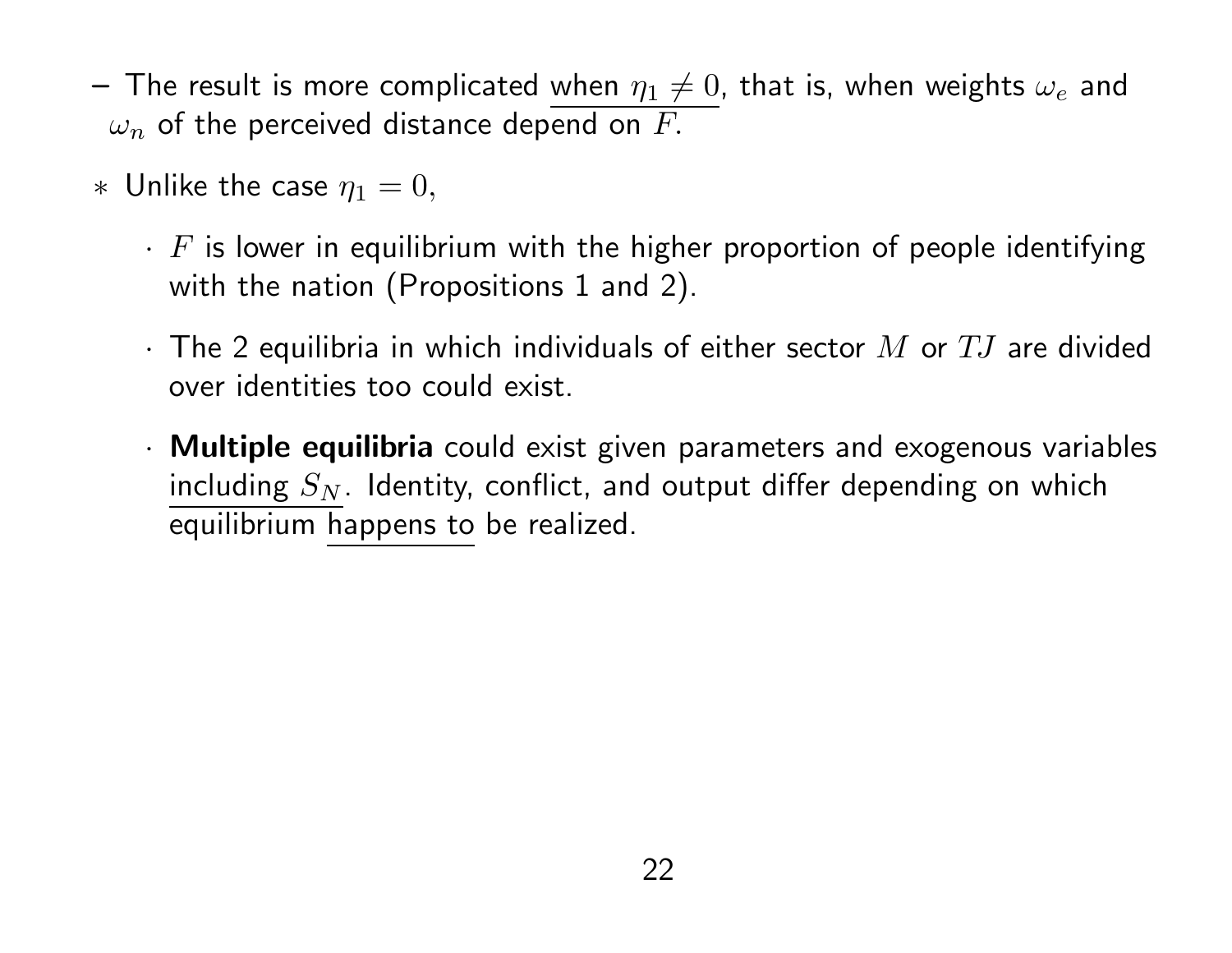- $*$  The result on the equilibrium shift changes slightly from the case  $\eta_1 = 0$ .
	- *·* When *S<sup>N</sup>* is relatively high (low), the society **tends to** shift from a heterogenous identity equilibrium, where traditional sector workers are more likely to identify with their ethnic group than modern sector workers,
		- to the equilibrium in which all individuals identify with the nation (their ethnic group), where *F* is low (high) and, for given *AM*, *LM/N* and *Y* are relatively high (low).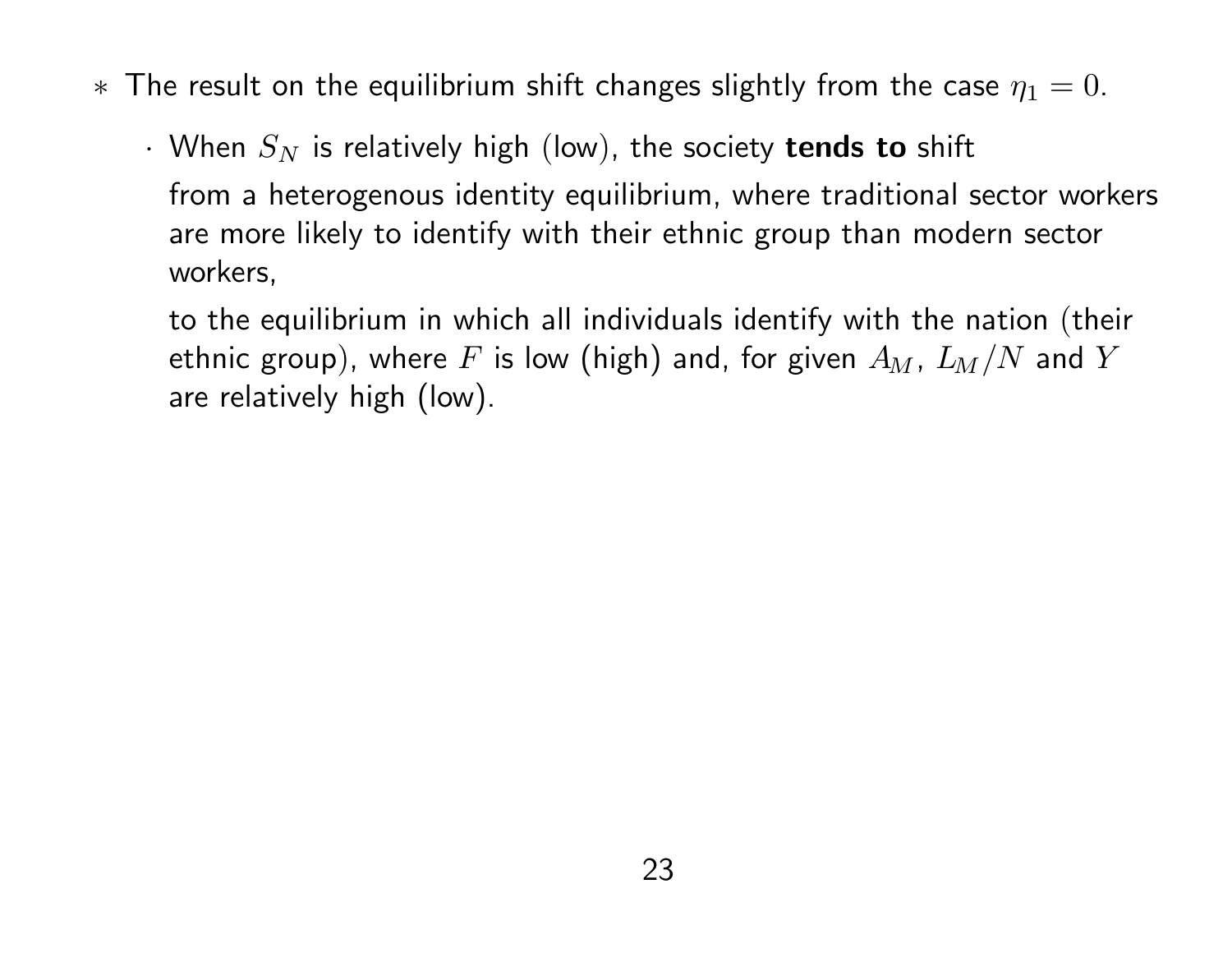

Fig. 2 Equilibrium when  $\eta_1 > 0$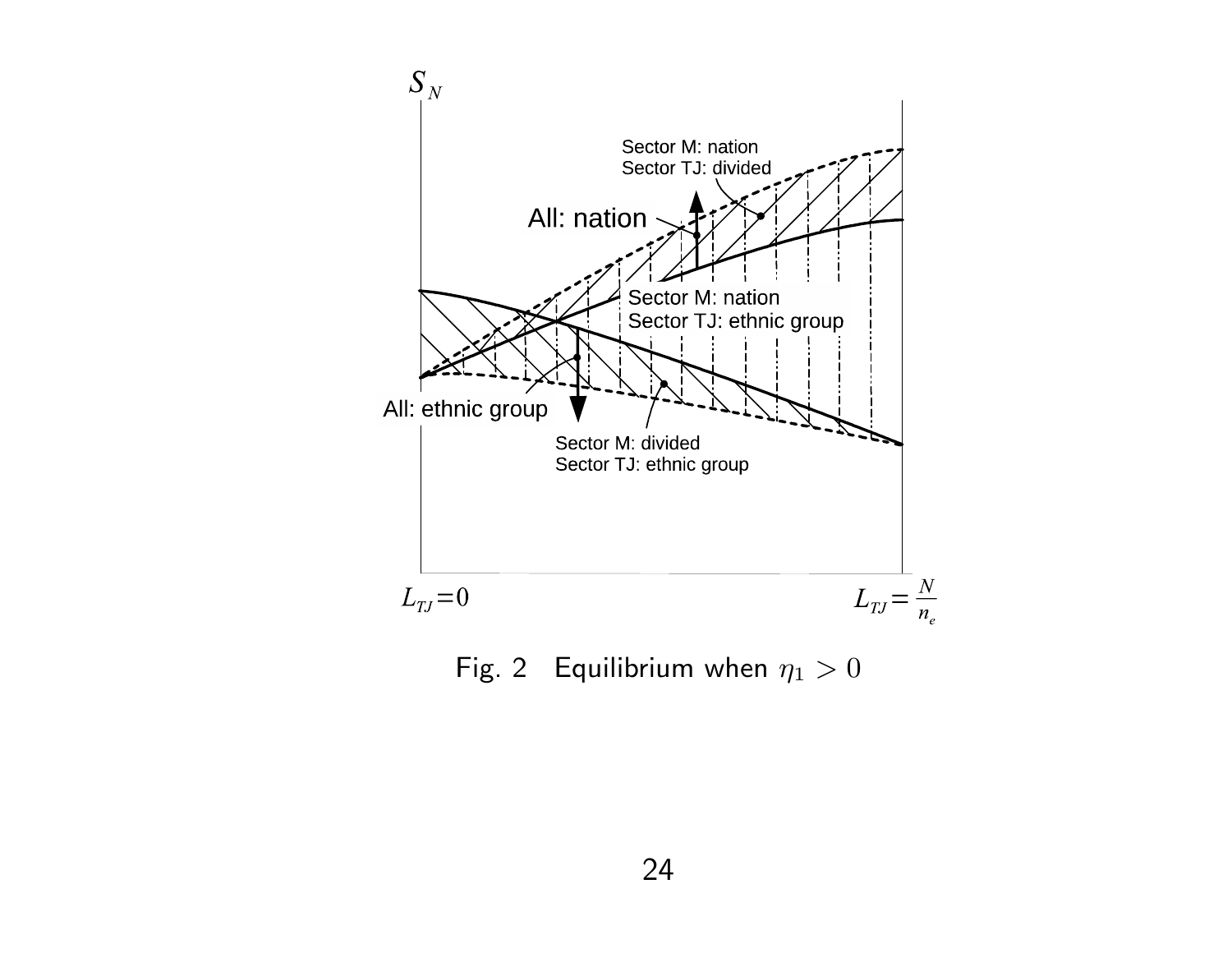#### 3.3.1 Discussion

- *•* As mentioned in Introduction, there exist competing theses on effects of modernization on social identity in political science.
- **–** The traditional thesis, which is based on the past experience of Europe, argues that modernization leads to widespread national identity at the expense of ethnic and other subnational identities.
- **–** Another influential thesis mainly focusing on Africa argues that modernization rather breeds ethnic identification.
- The result is consistent with the traditional view when the status  $S_N$  is relatively high, while it is consistent with the competing view when it is relatively low, as far as the relatively long term effect of modernization (the effect involving the equilibrium shift) is concerned.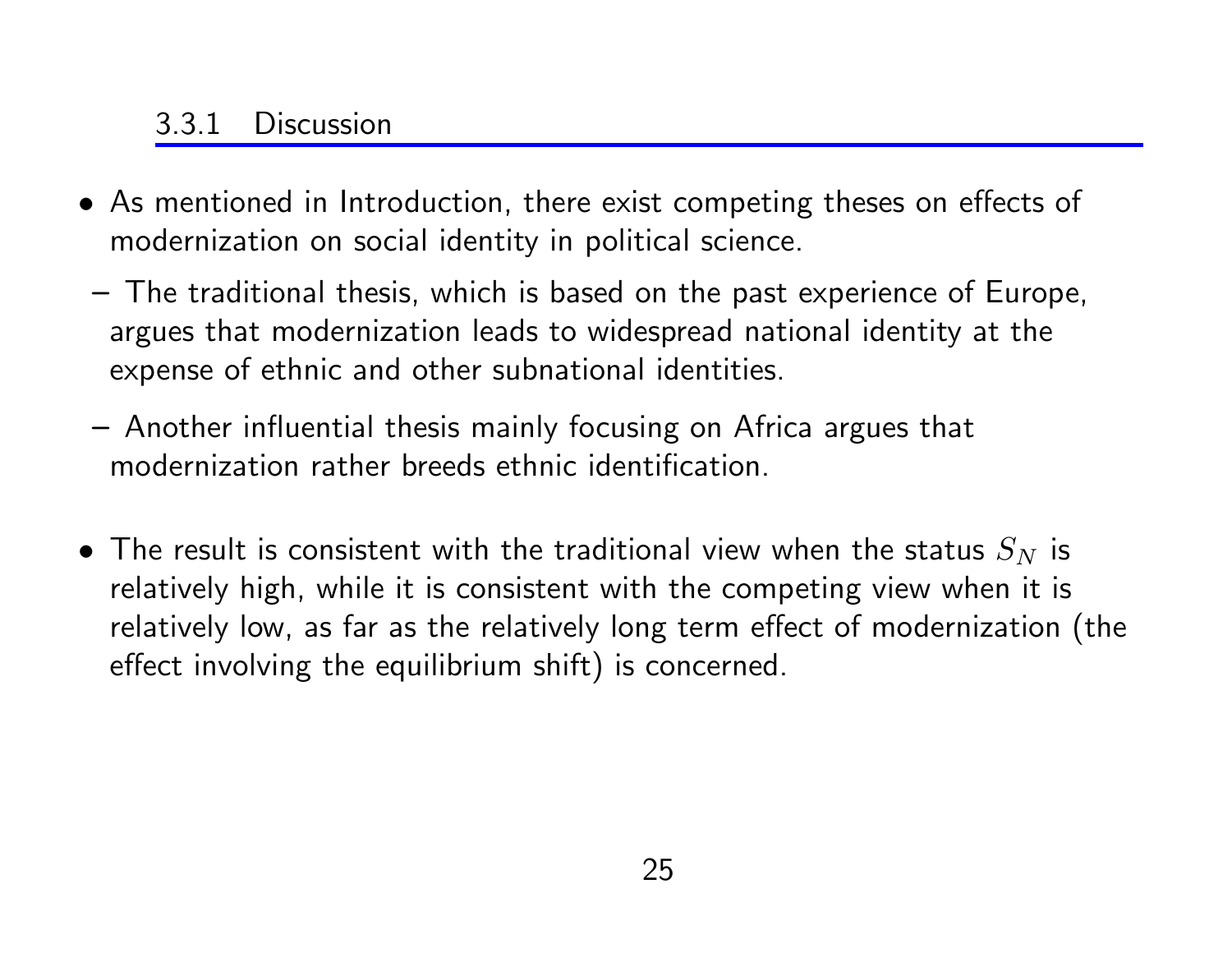- The national status  $S_N$  represents people's evaluations of the nation's international standing or reputation, particularly compared to neighboring nations, in "soft" dimensions such as culture, history, sports, and widely shared values as well as in "hard" dimensions such as military strength and territory.
- *•* Policies can affect some of the dimensions. As mentioned in Introduction, Miguel (2004) and Collier (2009), based on case study and statistical analysis, argue that **"nation-building" policies**, including the promotion of a national language and school education emphasizing common history, culture, and values, are effective in strengthening national identity.
- The result shows how "nation-building" policies can reinforce national identity through raising the national status, and suggests that they are crucial for good outcomes in countries where the status is low because of lack of shared culture and history, such as many African nations.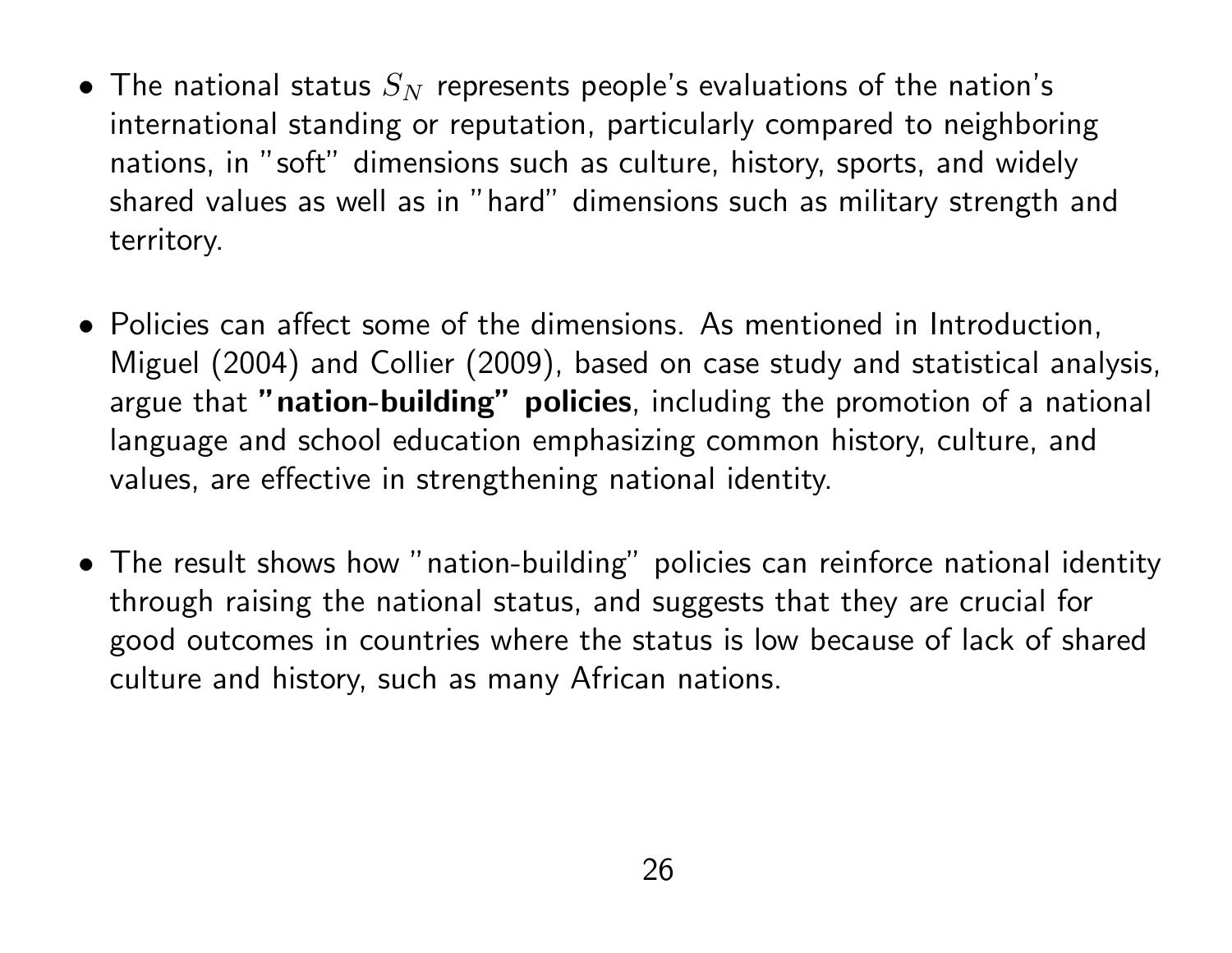- Alternatively, these "nation-building" policies may be interpreted as policies making shared nationality more salient, i.e. raising *ωn*, and ethnicity less salient, i.e. reducing *ωe*, in the perceived distance.
- Indeed, **Proposition 4** shows that a decrease in  $\eta_0$  that raises  $\omega_n$  and lowers  $\omega_e$  has similar effects to an increase in  $S_N$ .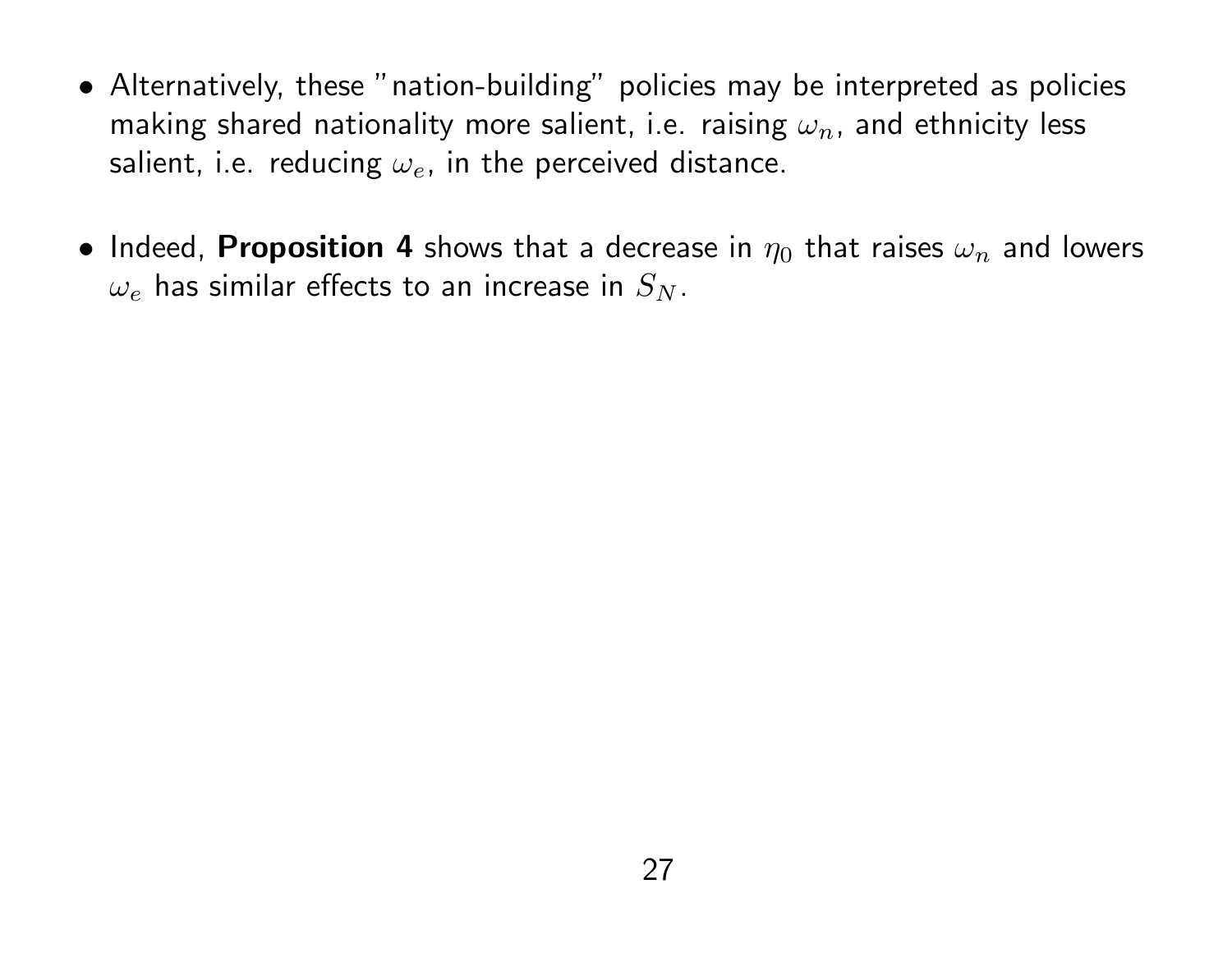### 3.4 Effects of contested resources

- *•* **Proposition 5**: (i) The level of conflict *F* increases with resources *V* in all equilibria. (ii) Results similar to Proposition 3 hold for *V* when "low (high)  $S_N$ " is replaced with "large (small)  $V$ ". Specifically, when  $V$  is large (small), the society tends to shift from a heterogenous identity equilibrium to the one in which all individuals identify with their ethnic group (the nation).
- *•* Contested resources represent both material resources (such as natural resources) and a part of the governmental budget for group-specific club goods whose allocation over the groups is determined by the consequences of violent conflict or non-violent conflict (such as rent-seeking activities).
- *•* Hence, the result suggests that weak political and economic institutions as well as the abundance of material resources is a hindrance to the desirable outcome. The model reveals a novel mechanism interacting with social identity that resources and institutions (and policies improving institutional quality) affect ethnic conflict and development.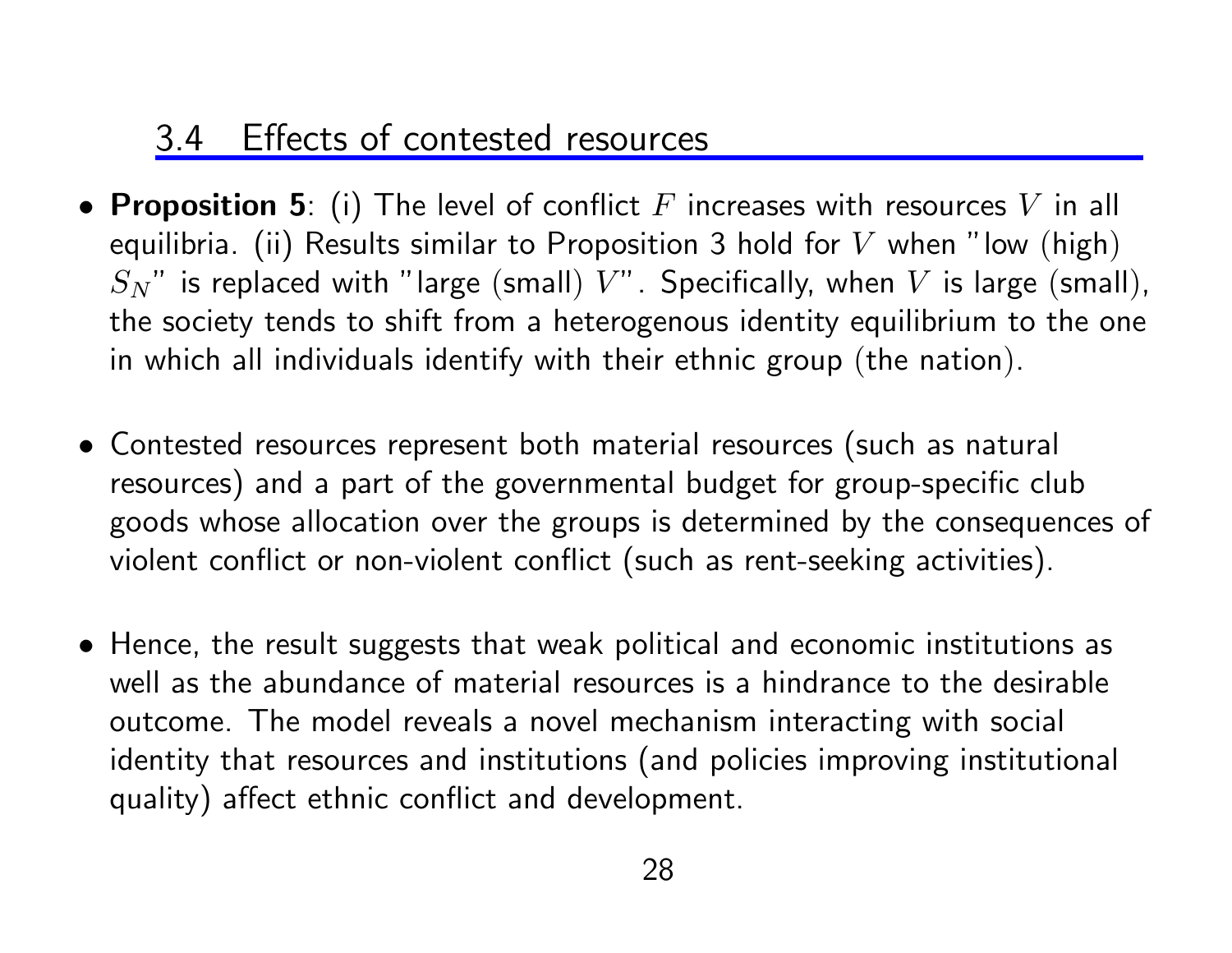*•* The result is consistent with the traditional thesis on effects of modernization on social identity if contested resources are not abundant or institutions are good in quality, otherwise it is consistent with the competing thesis (as far as the relatively long term effect of modernization is concerned).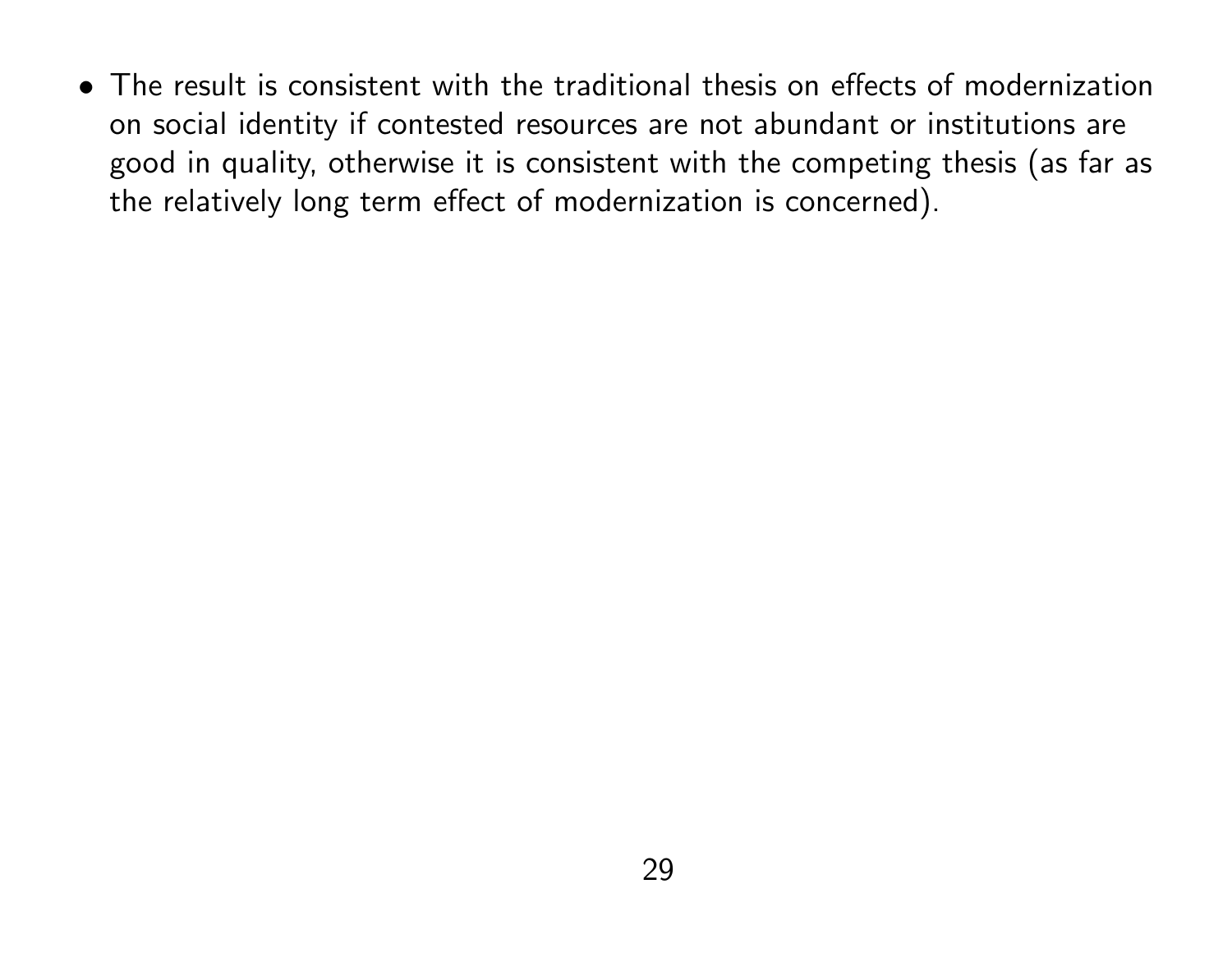## **Conclusion**

- *•* This paper has developed a model of social identity, ethnic conflict, and development, in which individuals choose a sector to work (between the modern sector and a traditional sector), social identity (between ethnic identity and national identity), and contributions to conflict.
- *•* Given other things equal, a society with higher national status, less contested resources, better institutions, or ethnic differences less salient in people's minds tends to be in an equilibrium with the higher proportion of people with the national identity, the lower level of conflict, the higher share of modern sector workers (higher degree of modernization), and higher output.
- *•* As modernization proceeds, a society tends to shift to an equilibrium with uniformly national identity and good performance in other dimensions, if the status is high, the resources are not abundant, institutions are good in quality, or ethnic differences are not salient in people's minds; otherwise, it tends to shift to an equilibrium with uniformly ethnic identity and the worse performance in other dimensions.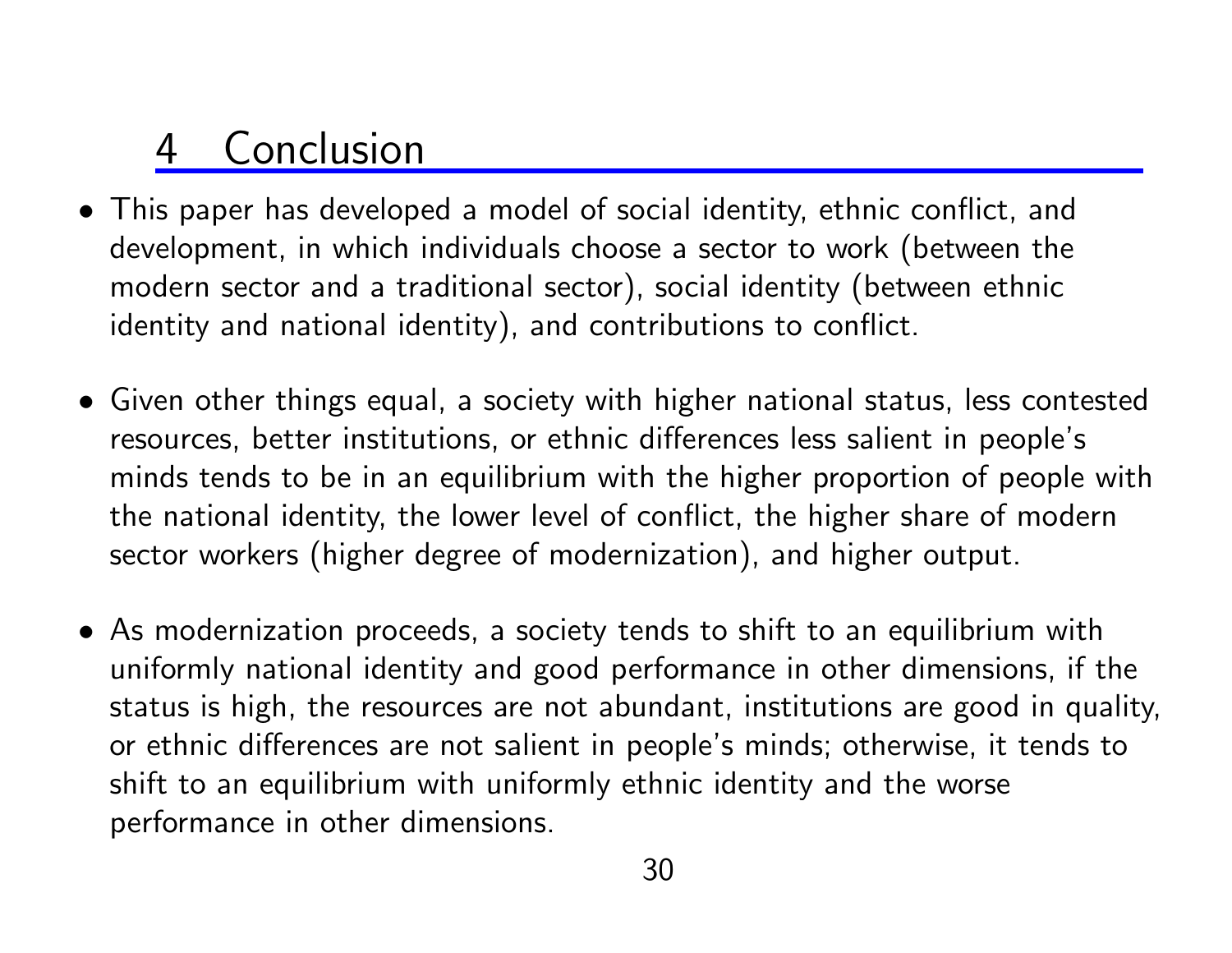### References

- [1] Akerlof, G. A. and R. E. Kranton (2000), "Economics and Identity, " Quarterly Journal of Economics 115 (3): 715-53.
- [2] Akerlof, G. A. and R. E. Kranton (2010), Identity Economics: How Our Identities Shape Our Work, Wages, and Well-Being, Princeton, New Jersey: Princeton University Press.
- $[3]$  Benabou, R. and J. Tirole  $(2011)$ , "Identity, morals, and taboos: Beliefs as assets," Quarterly Journal of Economics 126 (2): 805-855.
- [4] Besley, T. and T. Persson (2010), "State Capacity, Conflict, and Development," Econometrica 78 (1): 1–34.
- [5] Besley, T. and T. Persson (2011), "The Logic of Political Violence," Quarterly Journal of Economics 126 (3), 1411–1446.
- [6] Bisin, A., E. Patacchini, T. Verdier, and Y. Zenou (2011), "Formation and persistence of oppositional identities," European Economic Review 55(8), 1046–1071.
- [7] Caselli, F. and W. J. Coleman II (2013),"On the Theory of Ethnic Conflict," Journal of the European Economic Association 11(S1): 161–192.
- [8] Collier, P. (2009), Wars, Guns, and Votes. New York, NY: Harper Perennial.
- [9] Esteban, J. and D. Ray (2008), "On the Salience of Ethnic Conflict." American Economic Review 98 (5): 2185–202.